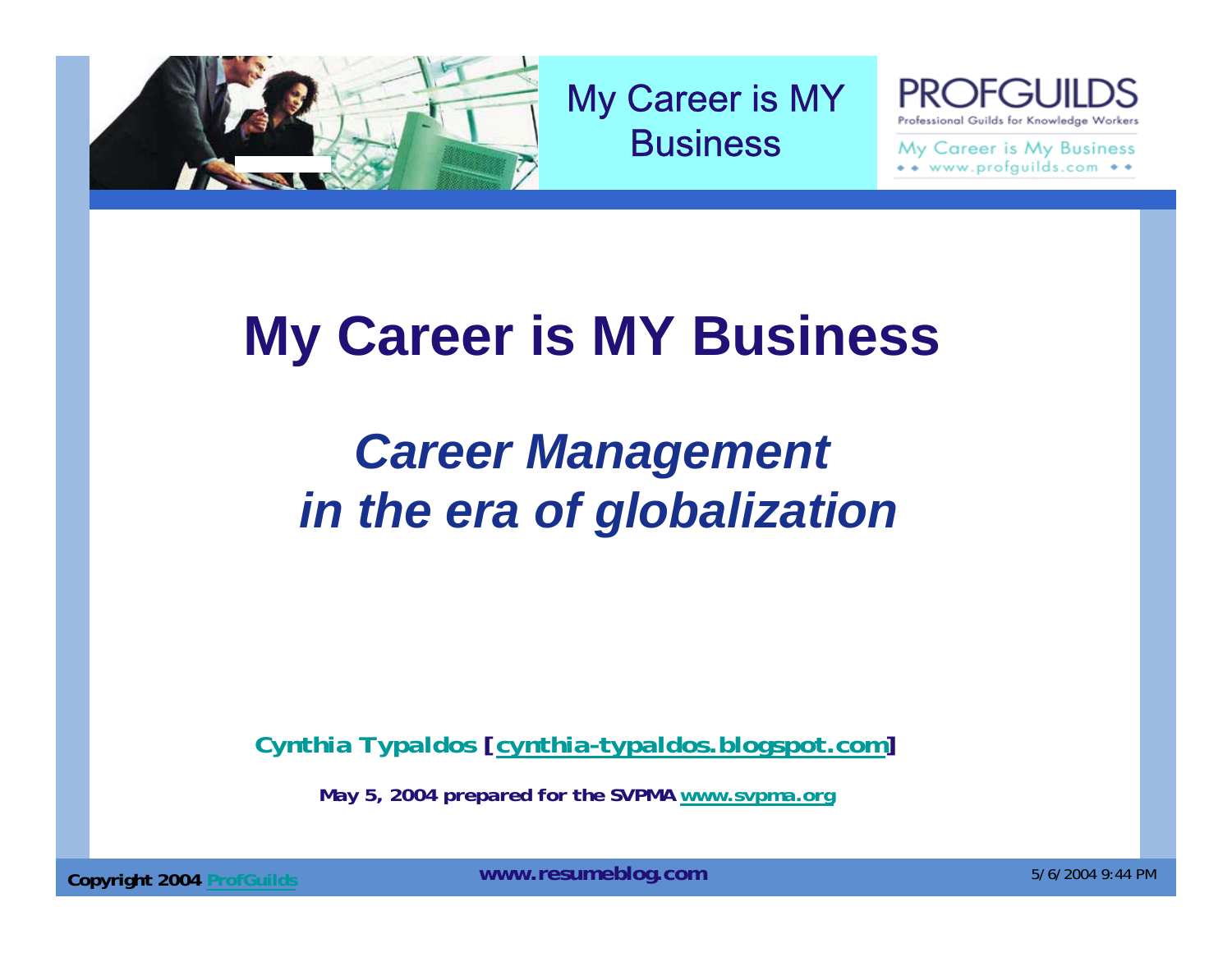

My Career is MY **Business** 

Professional Guilds for Knowledge Worker:

My Career is My Business  $\bullet\bullet$  www.profguilds.com  $\bullet\bullet$ 

**Career Management in the era of globalization**

*This presentation is at www.resumeblog.com: click on "presentation" The web version has live links*

*The ResumeBlog Core Team Cynthia Typaldos [cynthia-typaldos.blogspot.com] Radi Shourbaji [radi-shourbaji.blogspot.com] Sachin Gangupantula [sachin-gangupantula-blogspot.com] Jonathan Prusky [jonathan-prusky.blogspot.com] Rob Walikis [robert-walikis.blogspot.com]*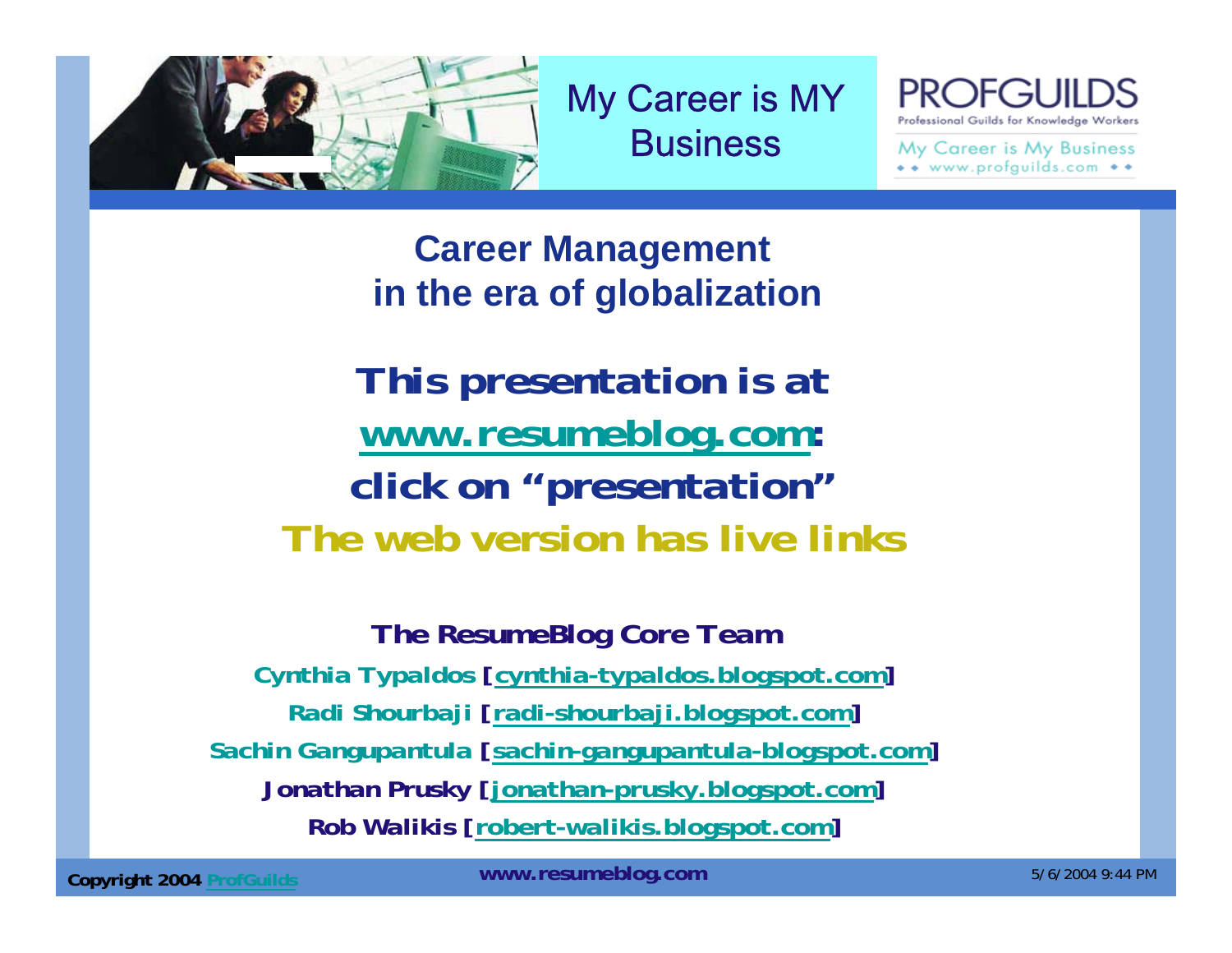

### **21st Century Careers are different**

My Career is My Business \*\* www.profguilds.com \*\*

- **Internet and Related Technologies**
	- **Empower groups**
	- **Create worldwide visibility**
	- ◆ Enable finding the best

#### ♦ **Business changes**

- ◆ Global
- **Project-based**
- **Employees more of a burden than an asset**
- **All of the best people for a project by do not work at the company ("open innovation")**

#### ♦ **Commoditization of Knowledge Workers**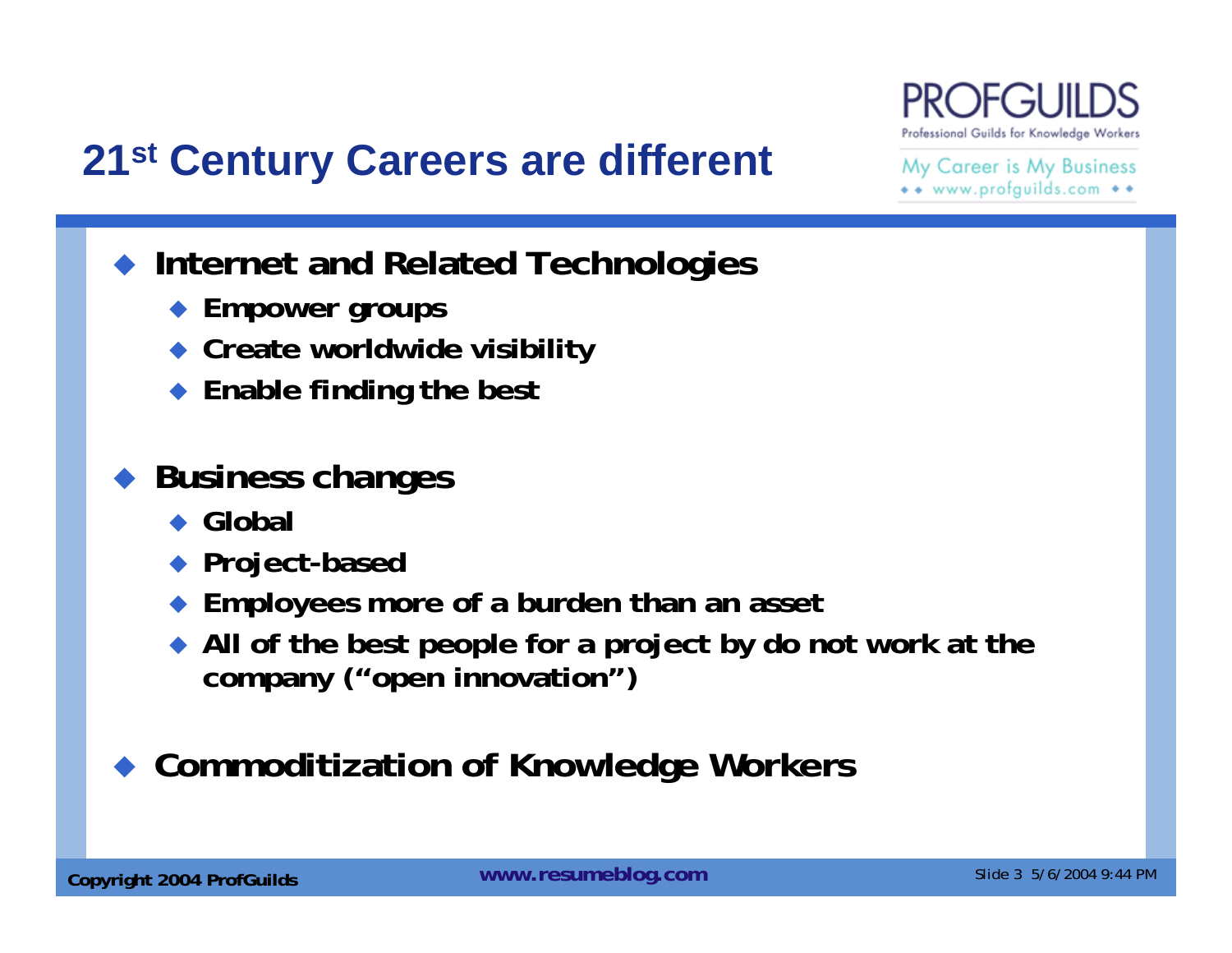# **Internet as an Enabler of Groups**

My Career is My Business \*\* www.profguilds.com \*\*

Professional Guilds for Knowledge Workers

### **History of Human Communication Tools**

**Total Network Value** 

- ◆ Speech
- ◆ Writing
- **Alphabet**
- ◆ Printing
- ♦ **Phone/Telegraph**
- ♦ **Broadcast**

#### ♦ **Internet**

"The potential is so stupendous that a lot of the value of the web will be realized by facilitating its extraordinary power to form spontaneous groups."

*– The Economist, The World in 2001, December 2000*



#### **(n= # of nodes)**

Metcalfe's Law: **n<sup>2</sup>**

#### Reed's law: **2n**

at n=15: 225 for Metcalfe's Law32,768 for Reed's Law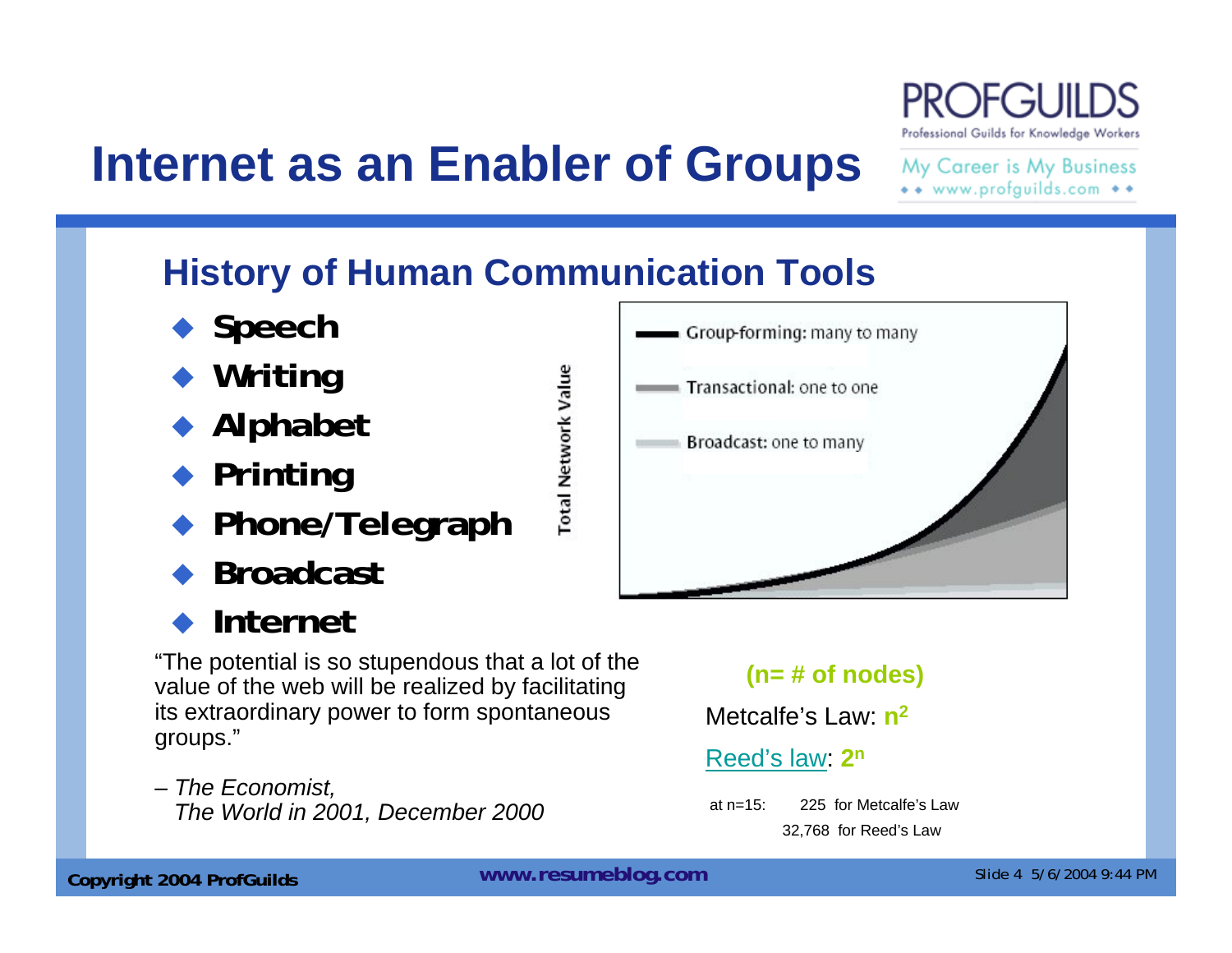## **What is Social Software?**

**Sociologists study social behavior and** 

**For further info Google on…**

# **"social software"**

- **12,000 links in 6/03**
- **330,000 links now**

#### **"social networking"**

- **12,400 links in 6/03**
- **292,000 links now**



My Career is My Business \*\* www.profguilds.com \*\*

social networks  $\rightarrow$  how can the internet **enable these natural social activities and structure?**

**"Social Software" is simply a new term for web communities, collaboration tools, and other tools for people to interact with each other**

**New tools are evolving/emerging Blogs are one of these "new" tools**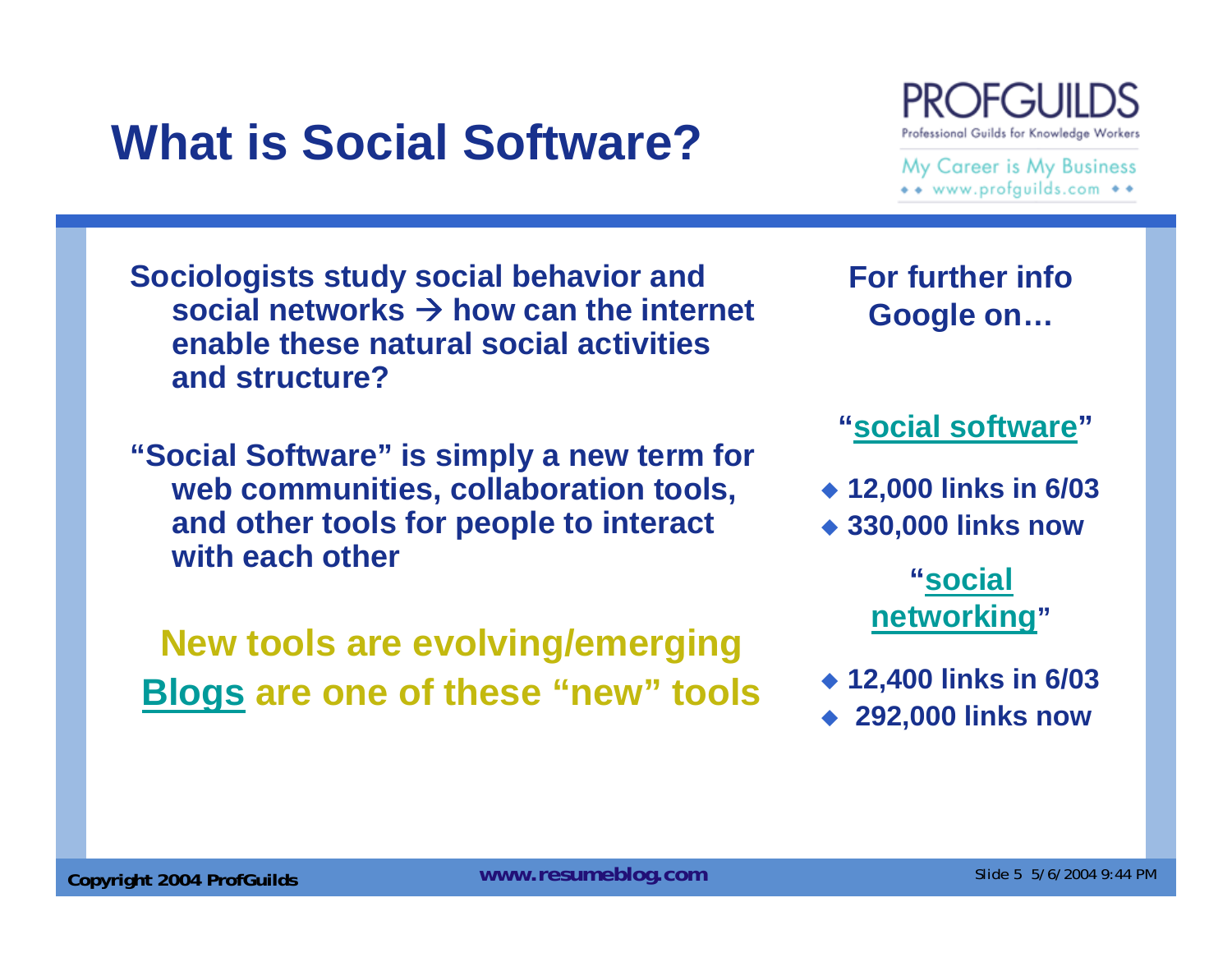## **Communities are the manifestationof group social interactions**

Professional Guilds for Knowledge Workers

My Career is My Business \*\* www.profguilds.com \*\*



## **The 12 Principles of Civilization**

**Copyright 2004 ProfGuilds Mateur Schware Slide 6 5/6/2004 9:44 PM** Copyright 2004 ProfGuilds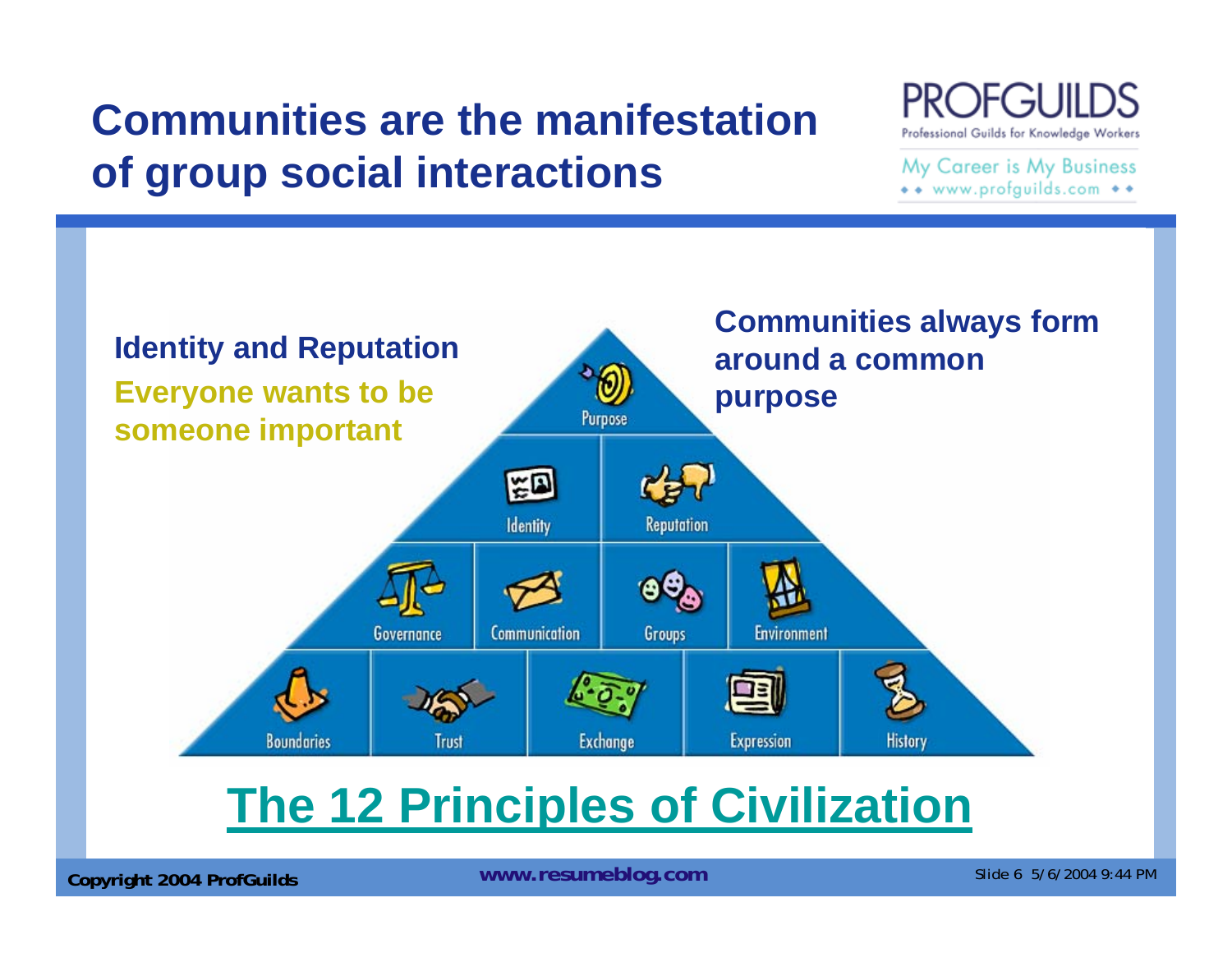## **How has the job market changed?**



My Career is My Business \*\* www.profquilds.com \*\*

- **Professionals no longer have unwritten lifetime employment agreements with companies**
- $\blacklozenge$  **No loyalty from companies has generated no loyalty from professionals**
- $\blacklozenge$  **Rapid market changes require companies to be extremely flexible on hiring/ firing/ contracting/ outsourcing.**
- **Pensions are vanishing**
- **Hi-tech recession has led many professionals to think of themselves are their own "business" – sometimes they work for a company, sometimes they do contract work, sometimes both and sometimes neither**
- **Professionals identify more with their profession than with a company**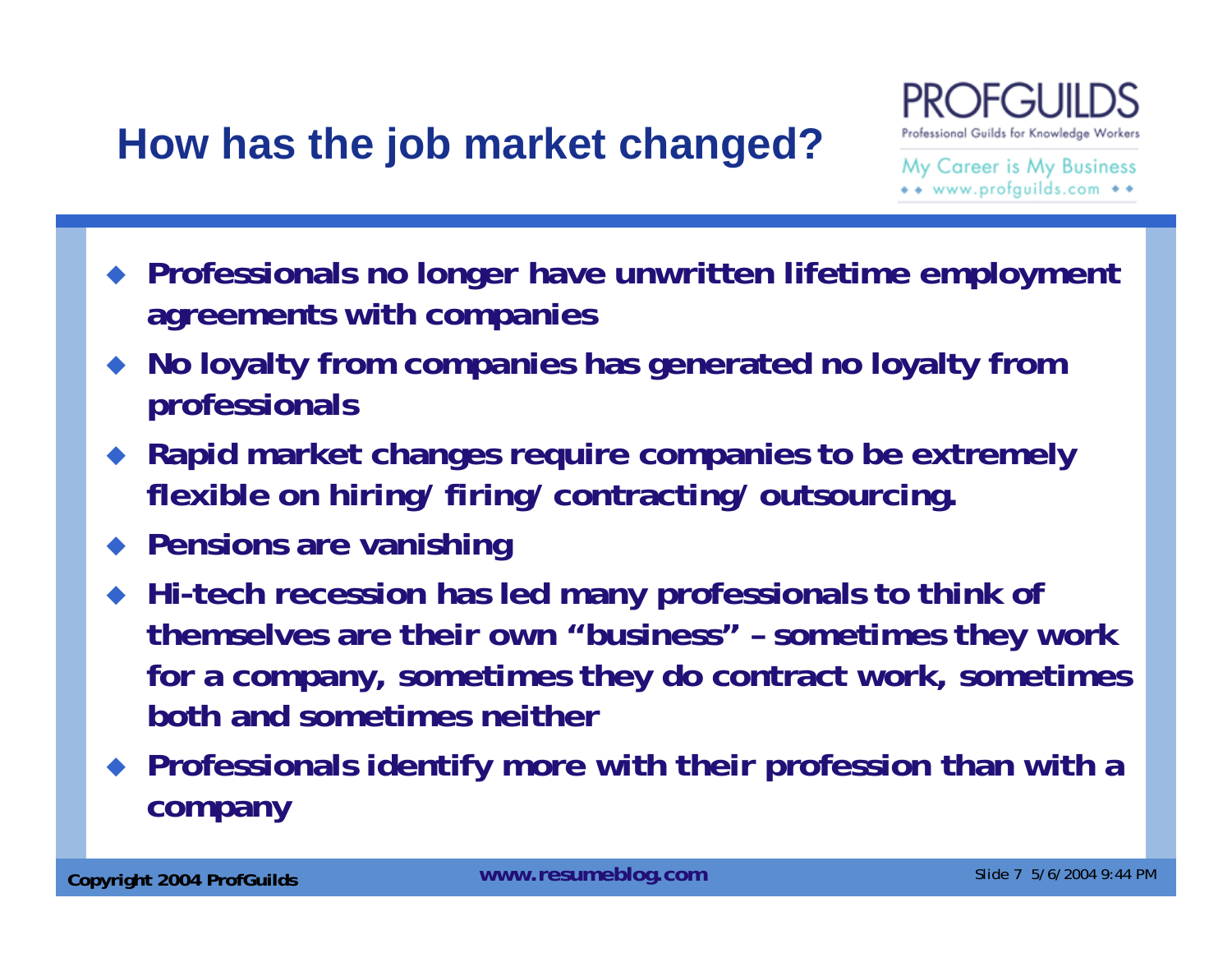## **The Internet enables professionals to encounter each other**



My Career is My Business www.profquilds.com

- ♦ **across geographical boundaries**
- **across company boundaries**
- **in regular and constant communications**
- **and develop hundreds of working acquaintances**
- ◆ to find the best professionals to work with
- ♦ **and make contact based on online reputations (everyone has one now, "absence of presence")**
- **thru online communities, blogs, and Googling to gain access to professionals that used to be isolated and hidden inside a corporate structure**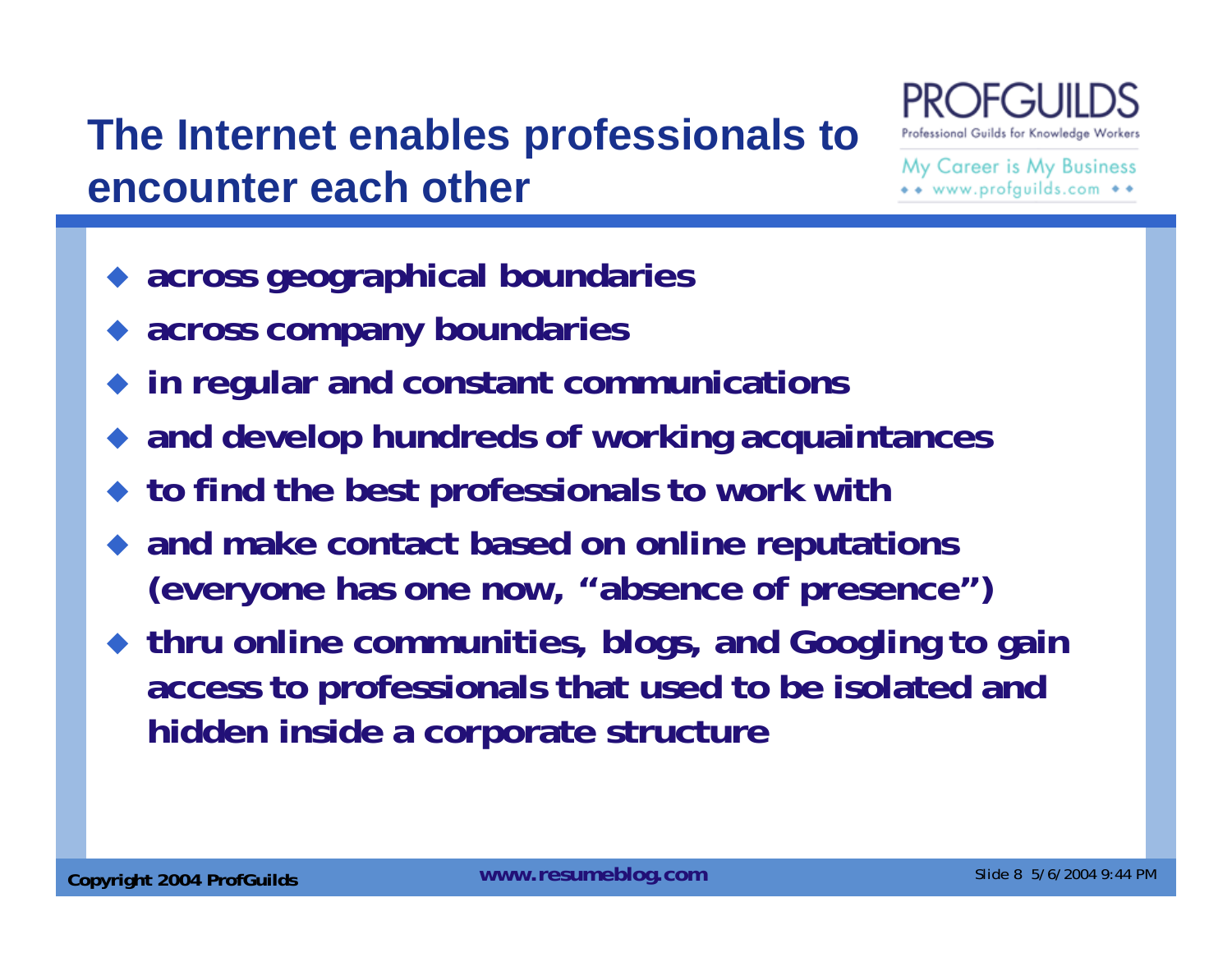## **Before Google…**



My Career is My Business \*\* www.profquilds.com \*\*

### **Finding the right person for the right job was difficult**

**But today you still can't be found if you don't have a searchable internet presence**

 **Hearsay (references) were a proxy for what can you do (and what have you done) But blogs, portfolios, speaking engagements, articles,** 

**whitepapers, and other reference links tell this even more directly**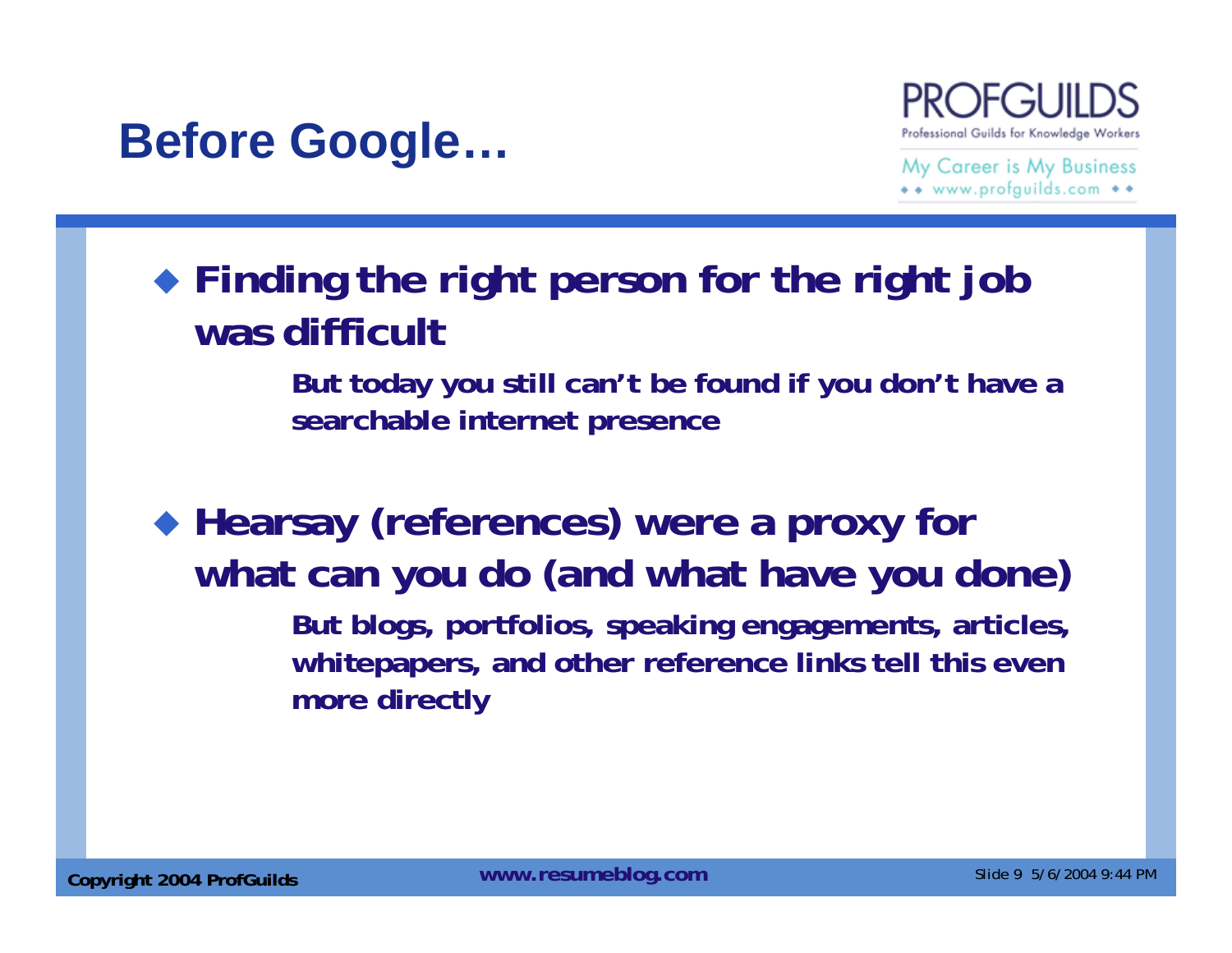### **We are in the midst of the commodization of knowledge work**



My Career is My Business  $\bullet\bullet$  www.profauilds.com  $\bullet\bullet$ 

 **Large worldwide educated workforce that can work virtually (outsourcing)**

**Internet and digitization of information**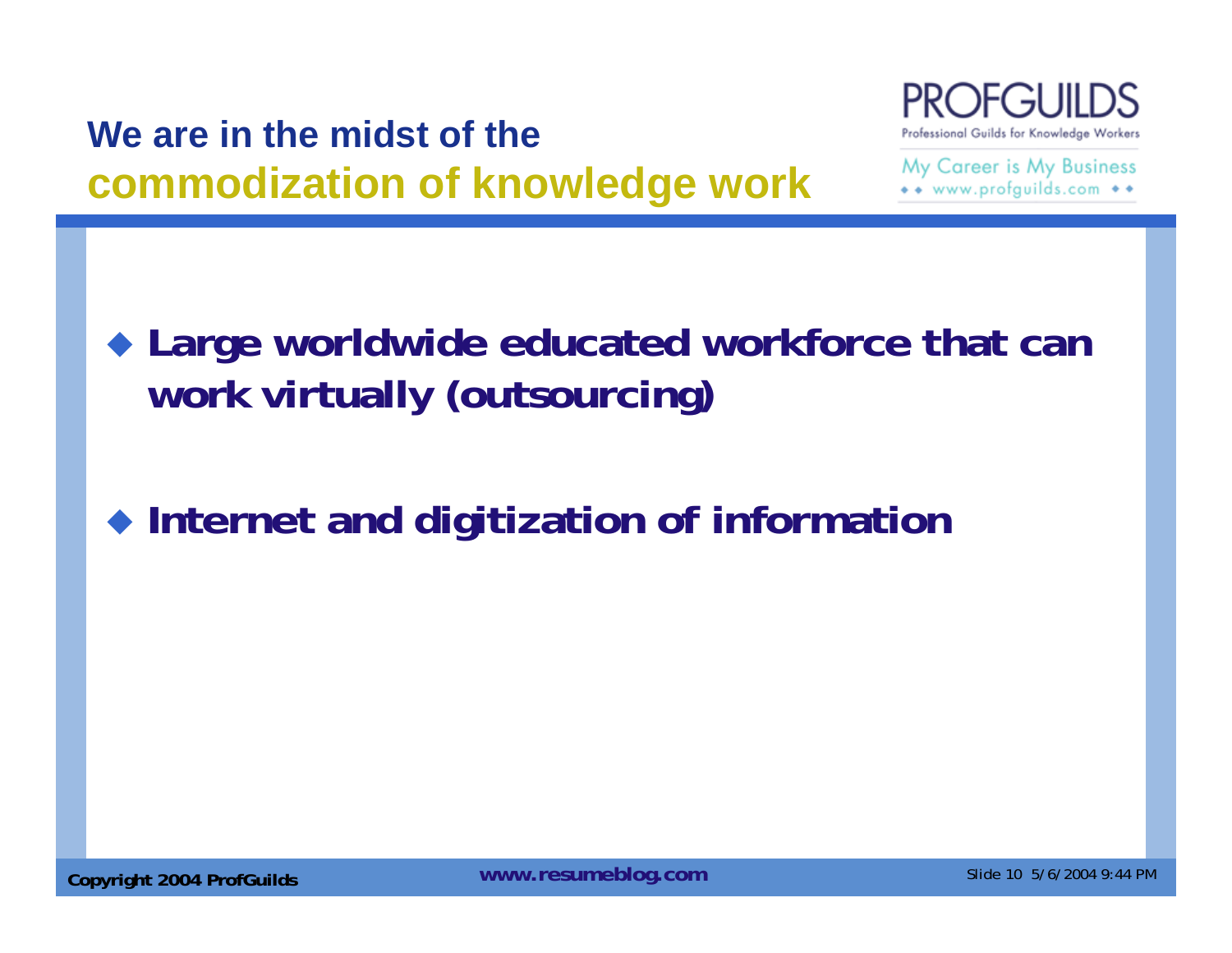**We are in the midst of the** 

**commodization of knowledge work**



My Career is My Business • • www.profquilds.com

- **As a knowledge worker, how do you address this?**
- **Make yourself easy to find with high visibility**
- **Manage your online reputation**
- **Develop a specific, deep expertise**
- **Be adept at working virtually both alone and with teams**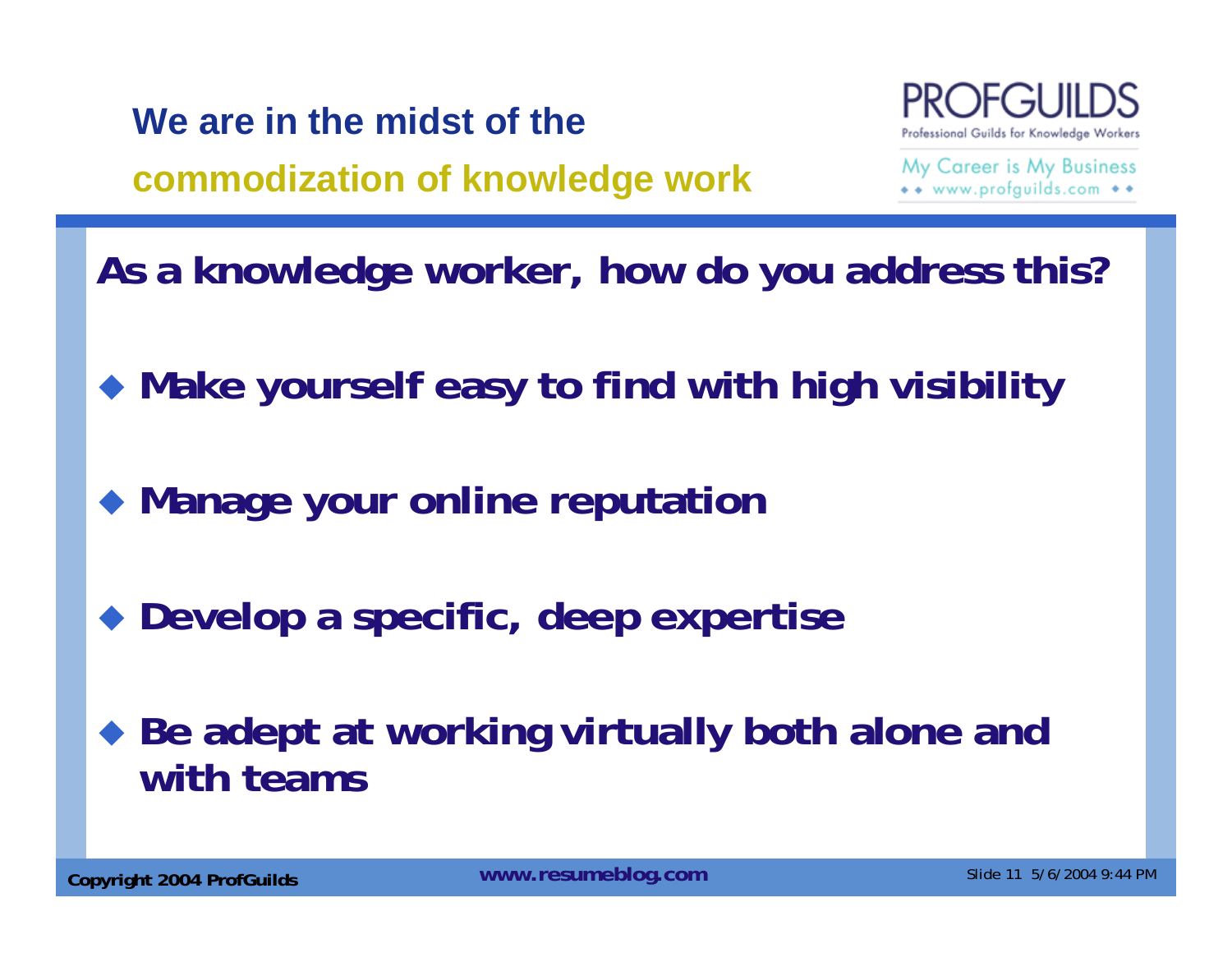#### **PROFGUILDS** Professional Guilds for Knowledge Workers

#### **Example: Innocentive**

My Career is My Business \*\* www.profguilds.com \*\*



**Copyright 2004 ProfGuilds Mateur Schware Slide 12 5/6/2004 9:44 PM** Copyright 2004 ProfGuilds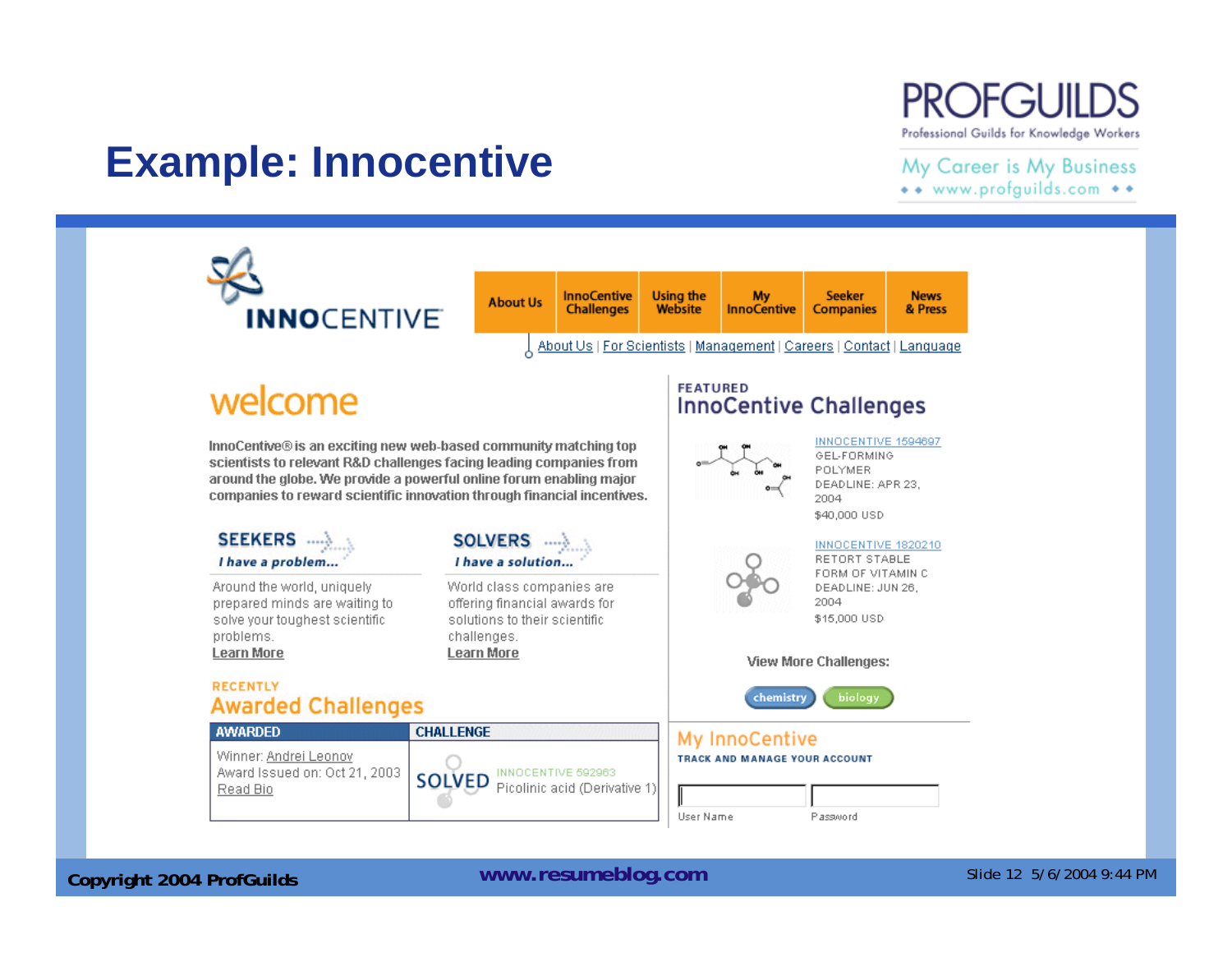### **Example: Innocentive**

**PROFGUILDS** 

Professional Guilds for Knowledge Workers

#### My Career is My Business \*\* www.profguilds.com \*\*

#### **Awarded Challenges** VIEW PAST WINNERS PRINTABLE VERSION Below is a list of recent winning Solvers, and to view a more comprehensive list of past winner please press the "View Past Winners" tab at the top of the page. **AWARDED CHALLENGE** Winner: Konstantin Kudryavtsev Oct 21, 2003 Award Issued on: Oct 21, 2003 INNOCENTIVE 592959 Read Bio Picolinic acid (Derivative 2) **SOLVED AWARDED CHALLENGE** Winner: John Newport Sep 29, 2003 Award Issued on: Sep 29, 2003 INNOCENTIVE 861628 Read Bio Incomplete Release of Active **SOLVED** Ingredient **AWARDED CHALLENGE** Winner: Daniel Otts Sep 29, 2003 Award Issued on: Sep 29, 2003 INNOCENTIVE 861628 Read Bio Incomplete Release of Active **SOLVED** Ingredient **AWARDED CHALLENGE** Winner: <u>Sonika Bhatnaqar</u> Sep 17, 2003 cound on: Don 47, 2002 INIMIO OF NITING OVERFE

**Copyright 2004 ProfGuilds WWW.resumeblog.com** Slide 13 5/6/2004 9:44 PM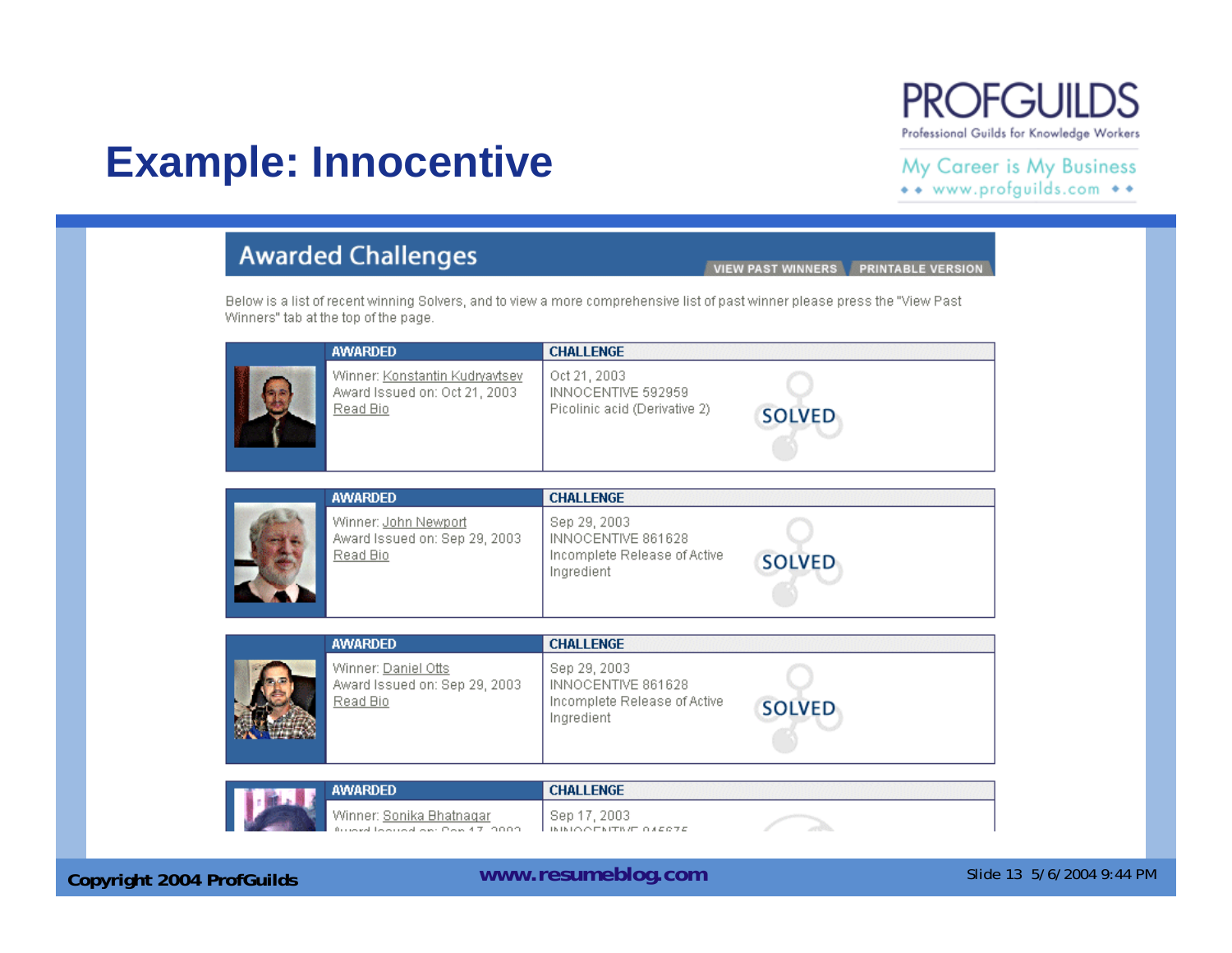### **Example: Innocentive**

#### **PROFGUILDS** Professional Guilds for Knowledge Workers

#### My Career is My Business \*\* www.profguilds.com \*\*



#### aleonov (Andrei Leonov)

I was born 1968 in Tashkent (USSR) and studied Chemistry at Sankt-Petersburg State University, Russia. In 1996 I joined the research group of Professor Armin de Meijere (Georg-August University of Goettingen, Germany) and obtained my doctorate (Dr. Rer. Nat.) under the guidance of Professor A. de Meijere in 2000 at the University of Goettingen. Following postdoctoral training under Armin de Meijere at the University of Goettingen (20012003), I obtained a position at the Max-Plank-Institut für Biophysikalische Chemie, Goettingen, in 2003. My current research interest is an elaborating of novel synthetic methodologies as well as different interesting projects from a company KAdemCustomChem. Hobbies: sport and reading.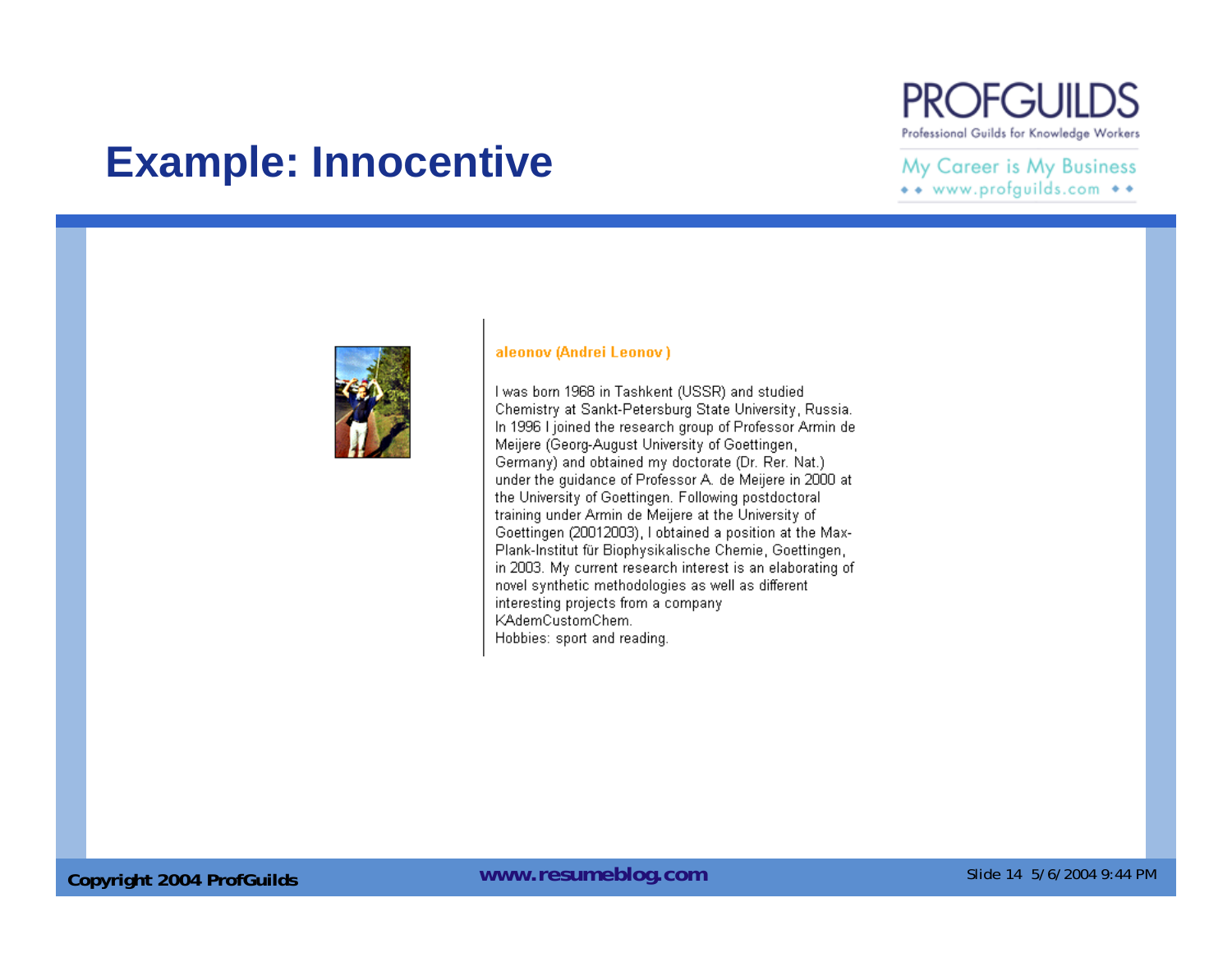

## **Example: Top Teams can be virtual**

My Career is My Business \*\* www.profguilds.com \*\*

#### **Can Absence Make a Team Grow Stronger? HBR May 1, 2004**

**Author(s): Ann Majchrzak , Arvind Malhotra , Jeffrey Stamps , Jessica Lipnack Type: Harvard Business Review Article** 

**Discipline: Organizational behavior & leadership** 

#### **Description:**

**Some projects have such diverse requirements that they need a variety of specialists to work on them. But often the best-qualified specialists are scattered around the globe, perhaps at several companies. Remarkably, an extensive benchmarking study reveals, it isn't necessary to bring team members together to get their best work. In fact, they can be even more productive if they stay separated and do all their collaborating virtually. The scores of successful virtual teams the authors examined didn't have many of the psychological and practical obstacles that plagued their more traditional, face-to-face counterparts. Team members felt freer to contribute--especially outside their established areas of expertise. The fact that such groups could not assemble easily actually made their projects go faster, as people did not wait for meetings to make decisions, and individuals, in the comfort of their own offices, had full access to their files and the complementary knowledge of their local colleagues. Reaping those advantages, though, demanded shrewd management of a virtual team's work processes and social dynamics. Rather than depend on videoconferencing or e-mail, which could be unwieldy or exclusionary, successful virtual teams made extensive use of sophisticated online team rooms, where everyone could easily see the state of the work in progress, talk about the work in ongoing threaded discussions, and be reminded of decisions, rationales, and commitments. Differences were most effectively hashed out in teleconferences, which team leaders also used to foster group identity and solidarity.**

**You can buy just the one article here:**

**http://harvardbusinessonline.hbsp.harvard.edu/b01/en/common/item\_detail.jhtml?id=R0405J**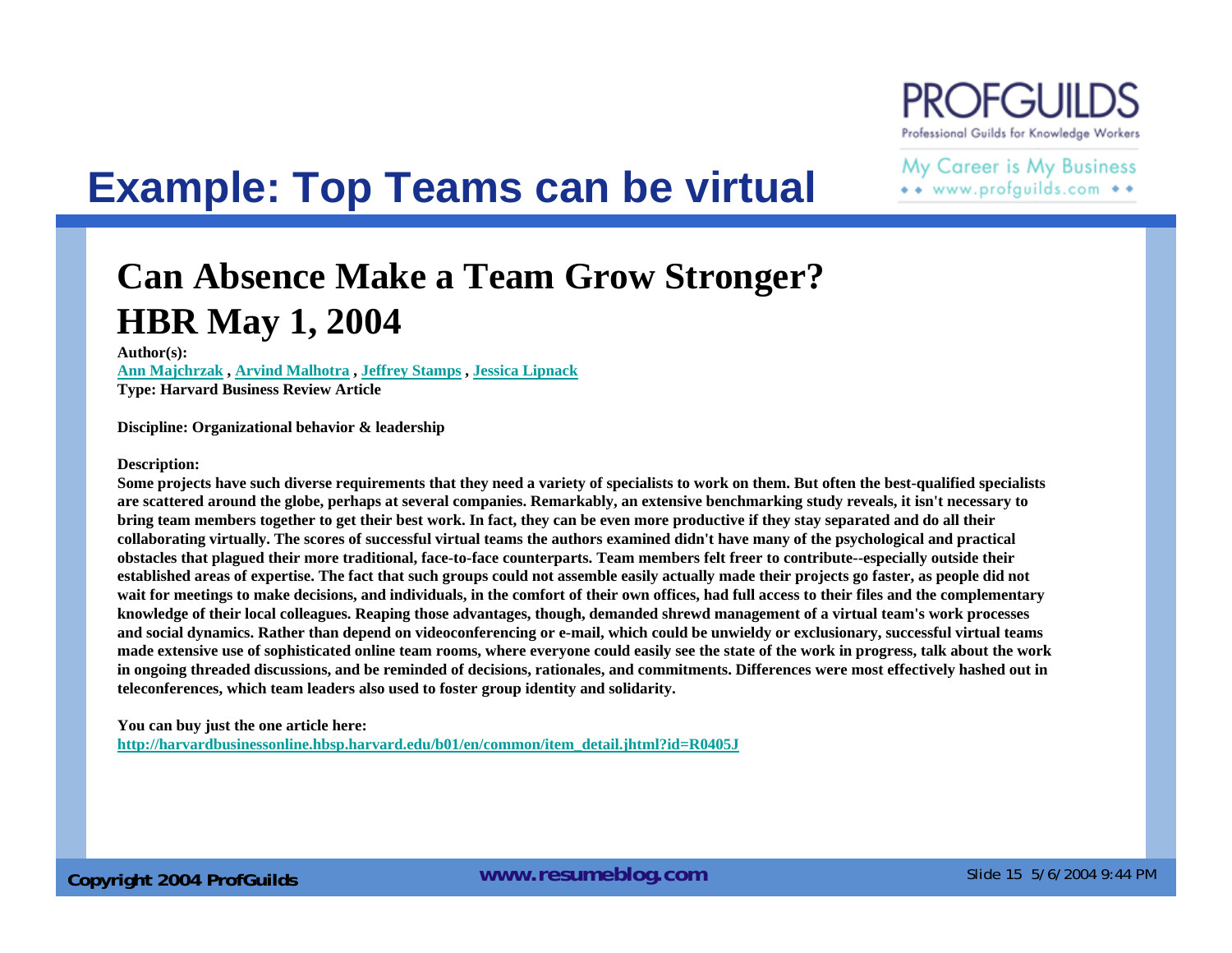## **"Outsourcing" disappears when…**



My Career is My Business \*\* www.profguilds.com \*\*

#### **Open Innovation Model**

- **There is a "best" person for a job, task, assignment, etc.**
- ♦ **That person can differentiate him/herself as having the best unique skills and experience**
- ♦ **That person can easily be found**
- ♦ **That person can work virtually**

#### **Pay is then based on experience NOT hours worked**

#### ♦ **Use your internet visiblity to**

- **Be found ("hang out your shingle")**
- ♦ **Define your experience and skills**
- ♦ **Differentiate yourself**
- ♦ **Present your career (e.g. ResumeBlogs are not just for the unemployed!)**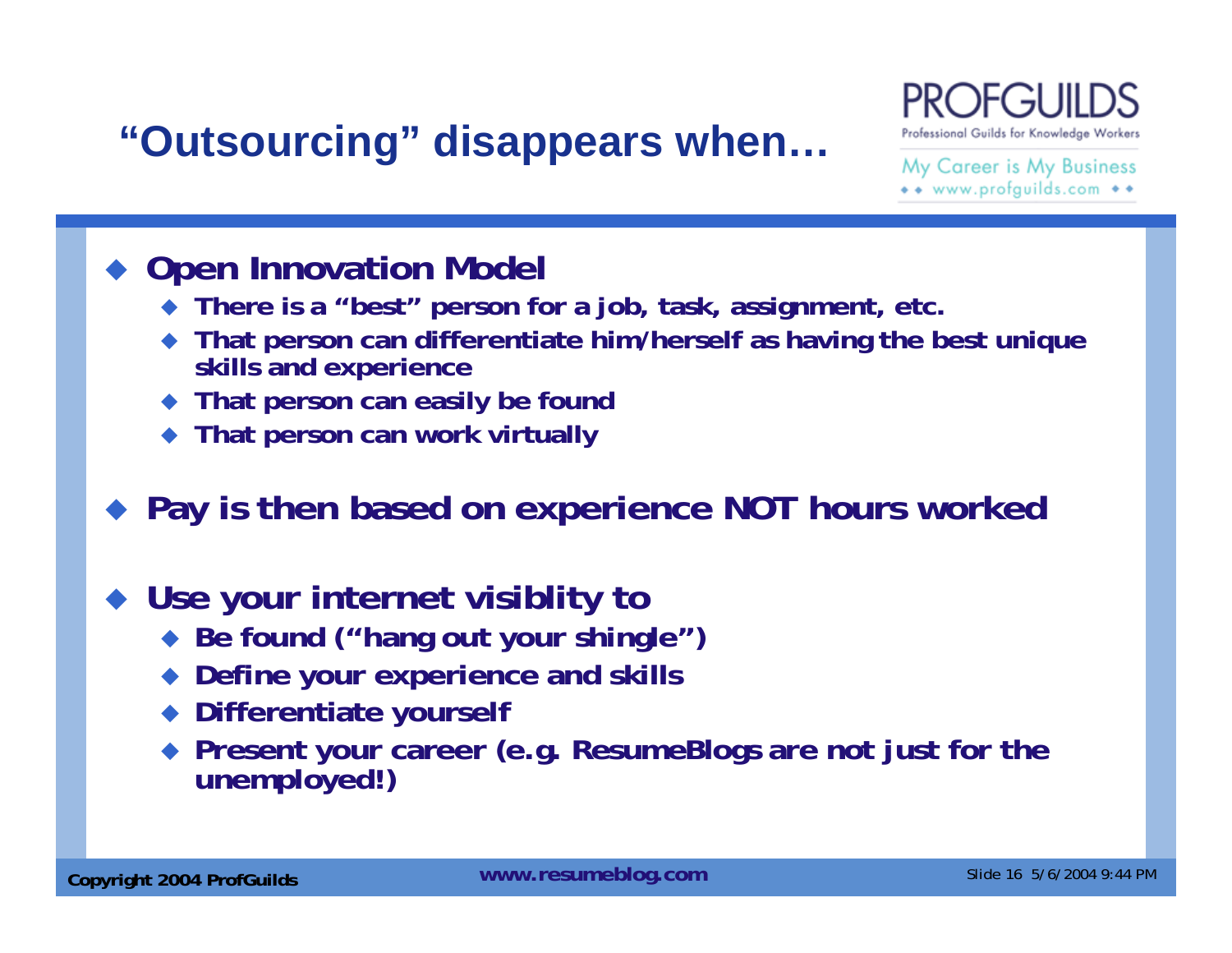## **The Rise of Professional Guilds**



My Career is My Business  $\bullet\bullet$  www.profauilds.com  $\bullet\bullet$ 

 **Knowledge Professionals could not organize before because they were geographically and company dispersed**

 **Contrast this to the typical labor union: Large numbers of people work in one factory Job requirements are similar across companies and regions**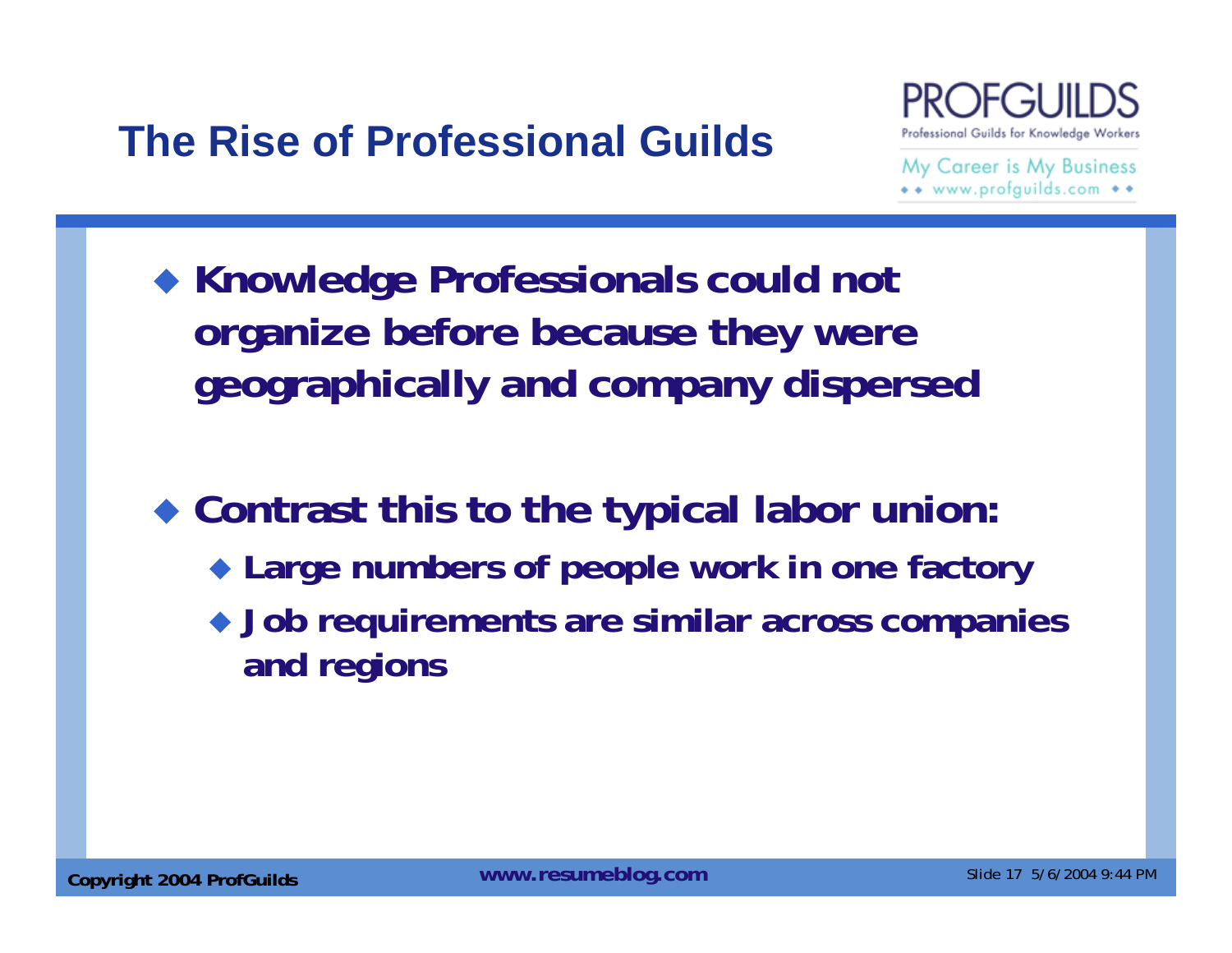# **What is the purpose of these new professional guilds?**



My Career is My Business www.profquilds.com

- **Extend professional network by one or two orders of magnitude, this helps in**
	- **Job and project seeking & hiring**
	- **Coming together to create virtual teams that do consulting/contracting**
	- **Sharing of "best practices" and other knowledge**
- ◆ Build professional reputation no longer confined to **the small set of work associates**

♦ **Band together for group services, e.g. health insurance**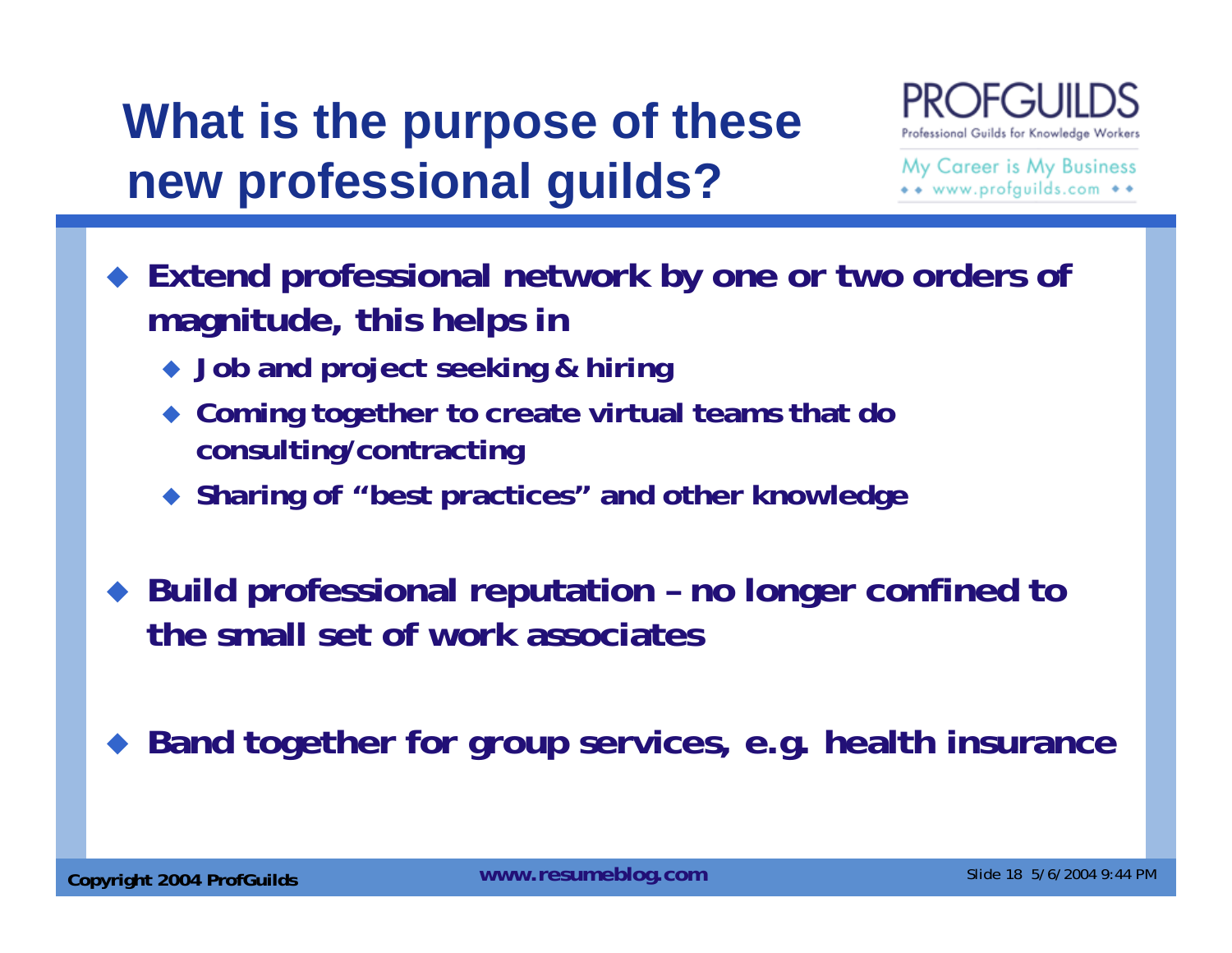## **ProfGuilds' Services**

My Career is My Business www.profquilds.com

Professional Guilds for Knowledge Workers

- **Job Postings**
- ♦ **Member Database (thru ResumeBlogs)**
- $\blacklozenge$ **Member Visibility & Reputation (thru ResumeBlogs)**
- $\blacklozenge$ **Experience in working completely virtually (volunteers)**
- **Team-based Consulting (coming)**
- **Services Barter among members (using "guilders", our new form of currency)**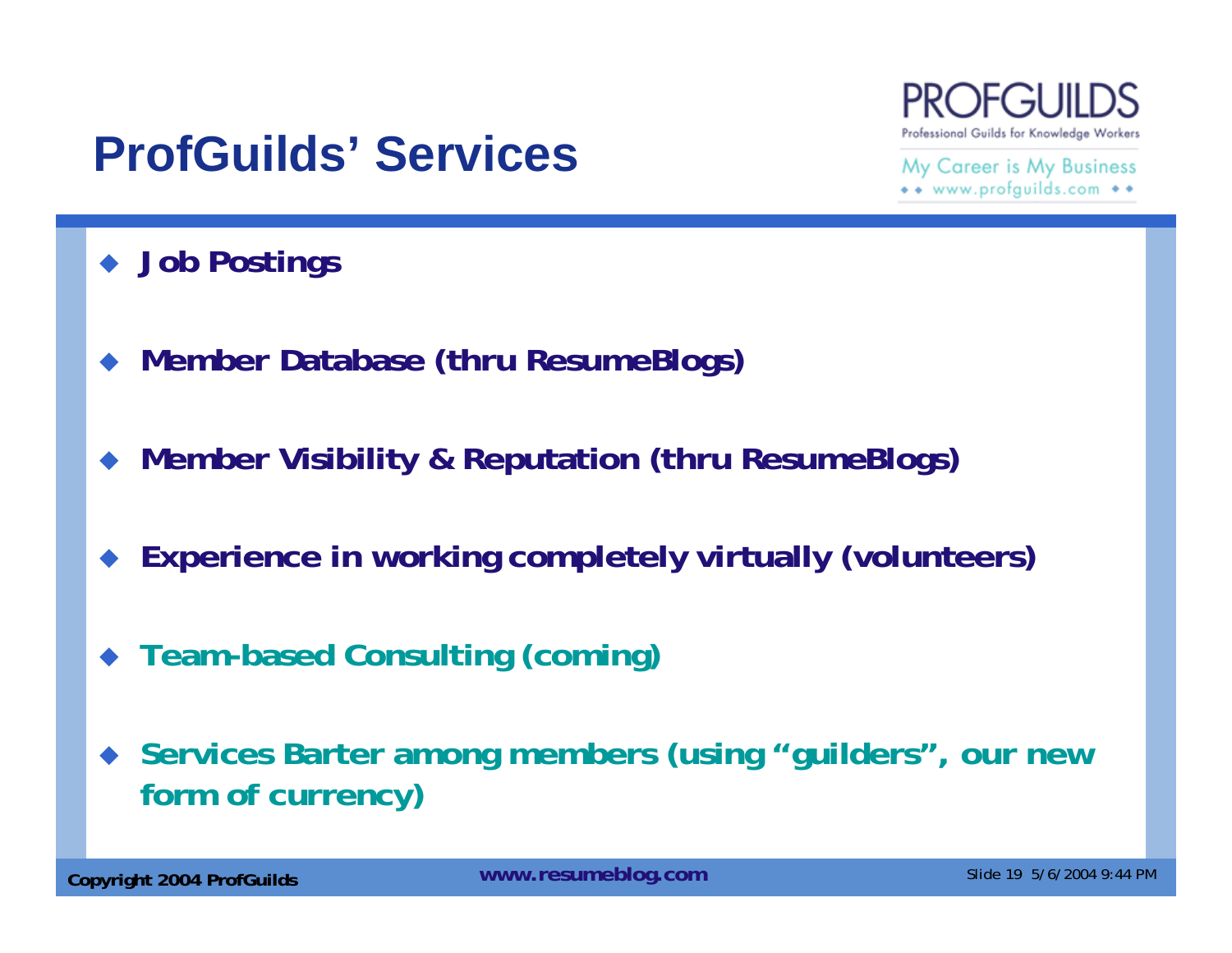## **Knowledge Worker Professional Guilds (ProfGuilds)**



My Career is My Business \*\* www.profguilds.com \*\*

- **Extension of the SPM eGroup, a successful career niche (software marketing) website for jobs & networking. Started to fill a real need for a client. [www.profguilds.com]**
- ♦ **Careers are now a sequence of projects, not an series of upward promotions thru a hierarchical organization**
- ◆ **Leverages the new reality for workers – you are your own business, sometimes an employee, sometimes a consultant – and a key factor to success is development and visibility of a career-based identity and reputation**
- ◆ **5 current guilds**
	- ◆ **Software Marketing ProfGuild**
	- ◆ **Software Engineering ProfGuild**
	- $\blacklozenge$ **Software Sales ProfGuild**
	- ◆ **Software ProfGuild-India**
	- ◆ **More coming…**





• Software • Marketing • www.softwaremarketingprofguild.com

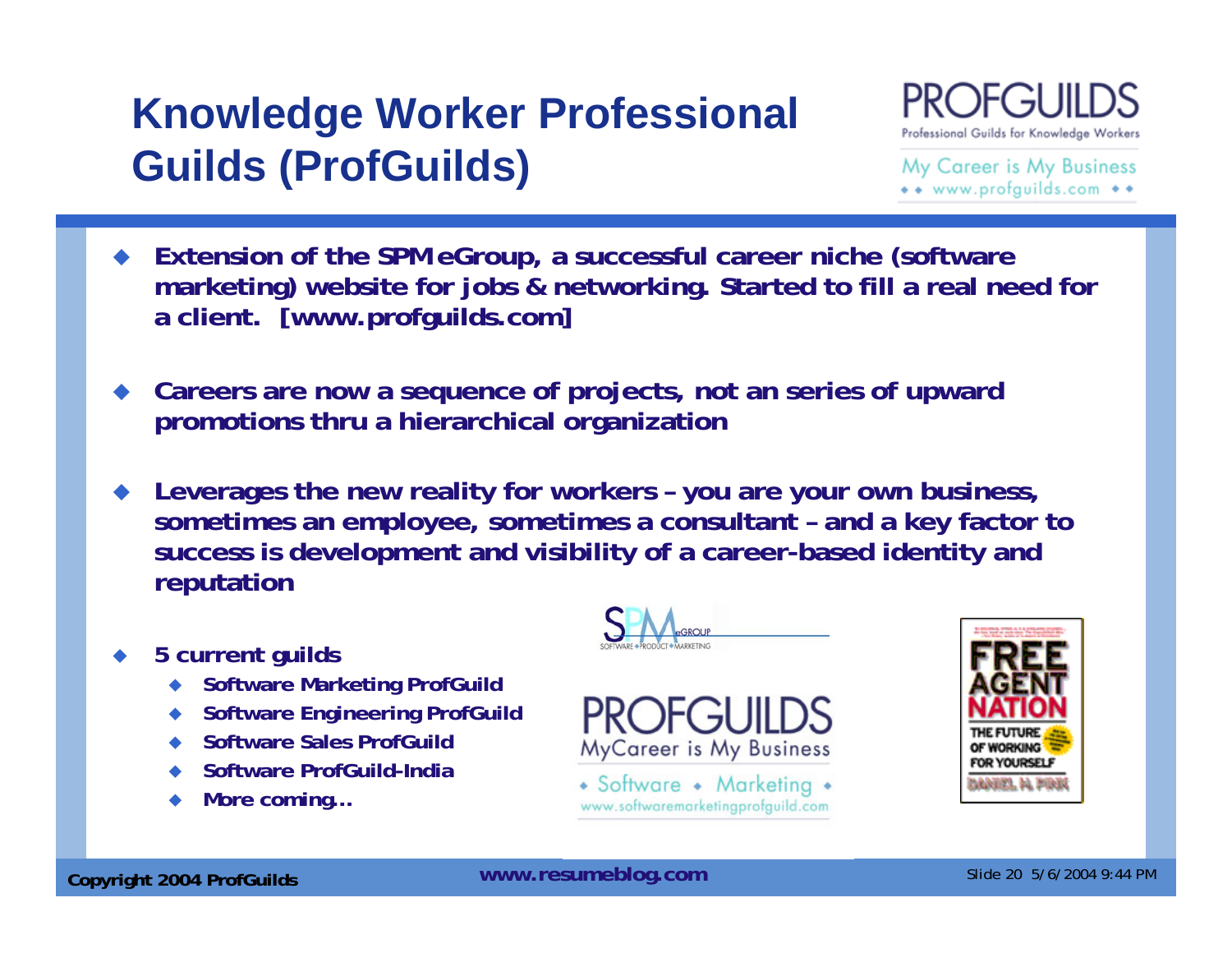

#### My Career is My Business \*\* www.profguilds.com \*\*

# **Who is Cynthia?**















**Copyright 2004 ProfGuilds WWW.resumeblog.com** Slide 21 5/6/2004 9:44 PM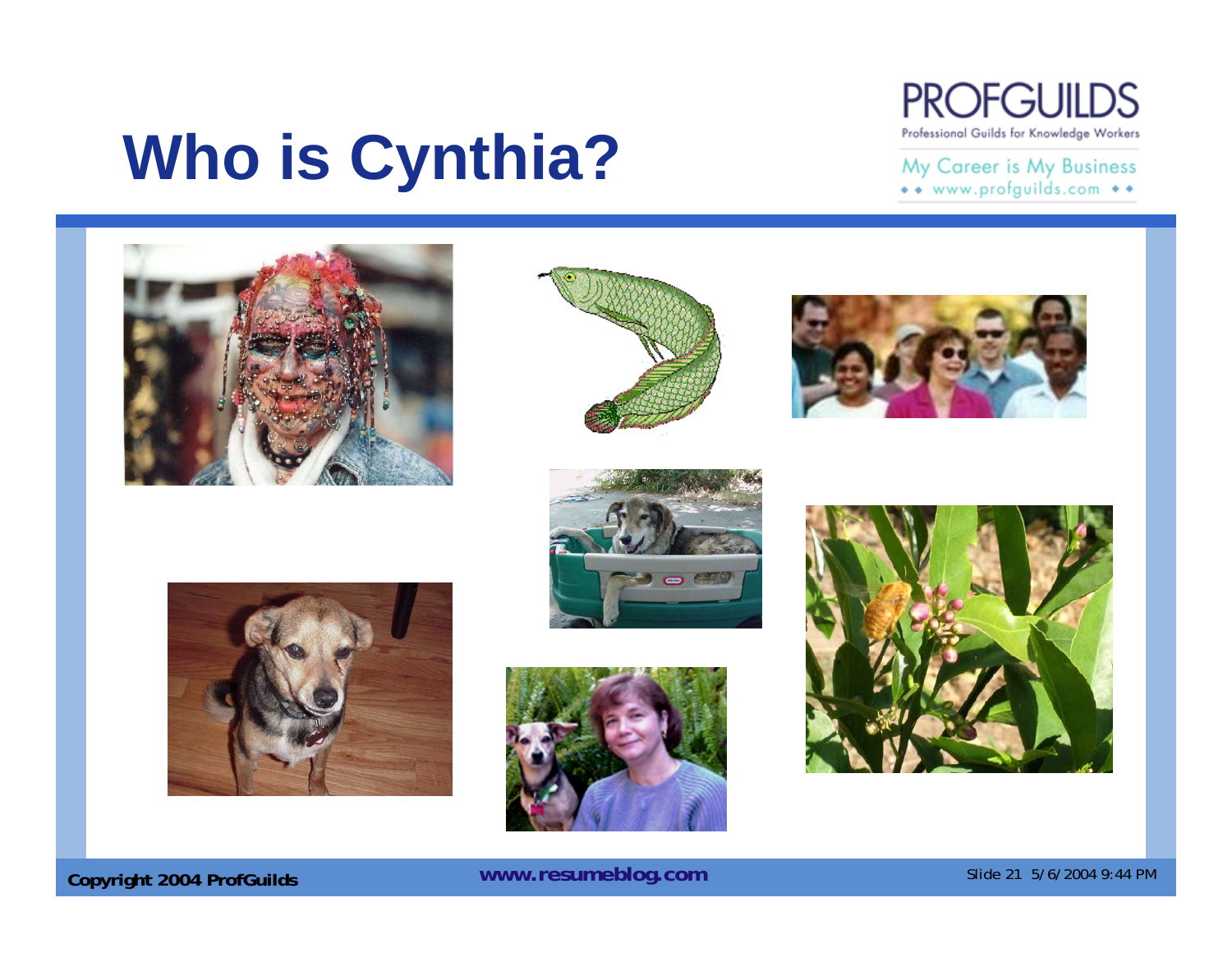### **Google now defines who you are!**

Professional Guilds for Knowledge Workers

My Career is My Business \*\* www.profguilds.com \*\*

www.typaldos.com/ - 10k - Cached - Similar pages

Results **1 - 100 of about 4,250 for "cynthia typaldos"**

♦ Survey done in 2003 for SPM members:

- ◆ 22% have ten business links or more about them on a Google Search of their name
- ◆ 13% come up first in a Google search of their name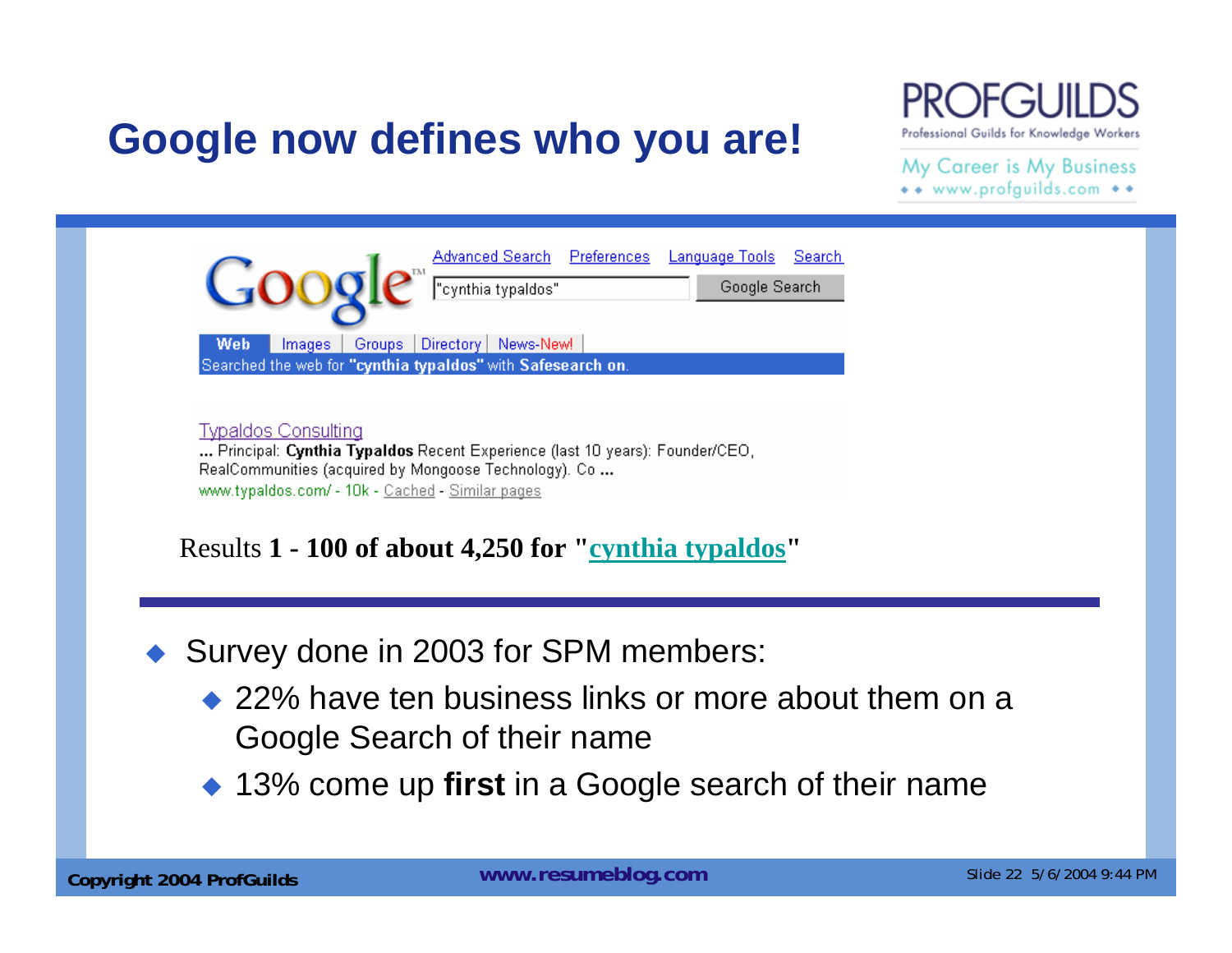# **Google defines who you are!**



My Career is My Business \*\* www.profguilds.com \*\*

- ◆ Get Visible!
	- ◆ ResumeBlog<sup>™</sup>
	- **regular blog(s)**
	- **website**
	- **postings in discussion boards (many of which create RSS feeds)**
	- **talks and presentations (e.g this one)**
	- **articles you have written**
	- **articles about you, your company, your ideas**
	- **quotes in the press and other sites**
	- **presence on the "about" section in various organizations and companies**
	- **? more ?**
- **What about "Absence of Presence"?**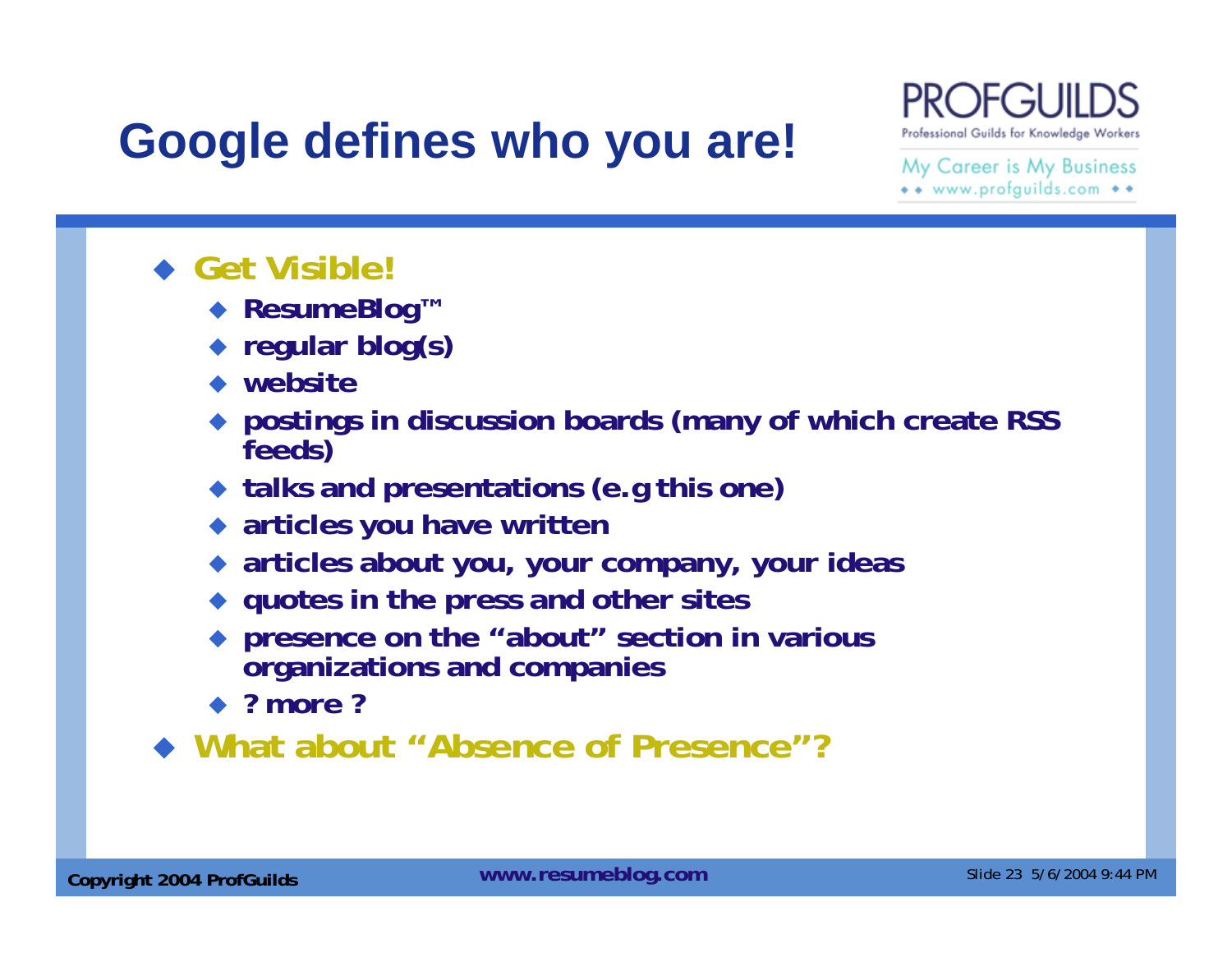## **Why are blogs a good mechanism to use to "hang out your shingle"?**



My Career is My Business \*\* www.profguilds.com \*\*

- ♦ **Designed to be shared (group blogs or comments)**
- ♦ **Searched by search engines**
- ◆ **Trivial to create and ugh, maintain (unlike a website)**
- ♦ **More blogs because they are easier to create and maintain therefore:**
	- ◆ **Colleagues will link to your blog**
	- ◆ **You will link to blogs of colleagues**
	- $\blacklozenge$ **Links are the lifeblood of the internet and fuel the search engines (sardine- effect)**
- **Lots of clever add-on open-source, open-service tools for blogs**
- ♦ **Further realization of the "self-service" century**
	- $\blacklozenge$ **Remember the secretary and stenographer?**
	- $\bullet$  **Finding the right person for a job is now something a hiring manager or a talent scout can do…you don't need an enormous rolodex and 20 years of glad-handing**

#### For the more on this theme go to www.typaldos.com/accounting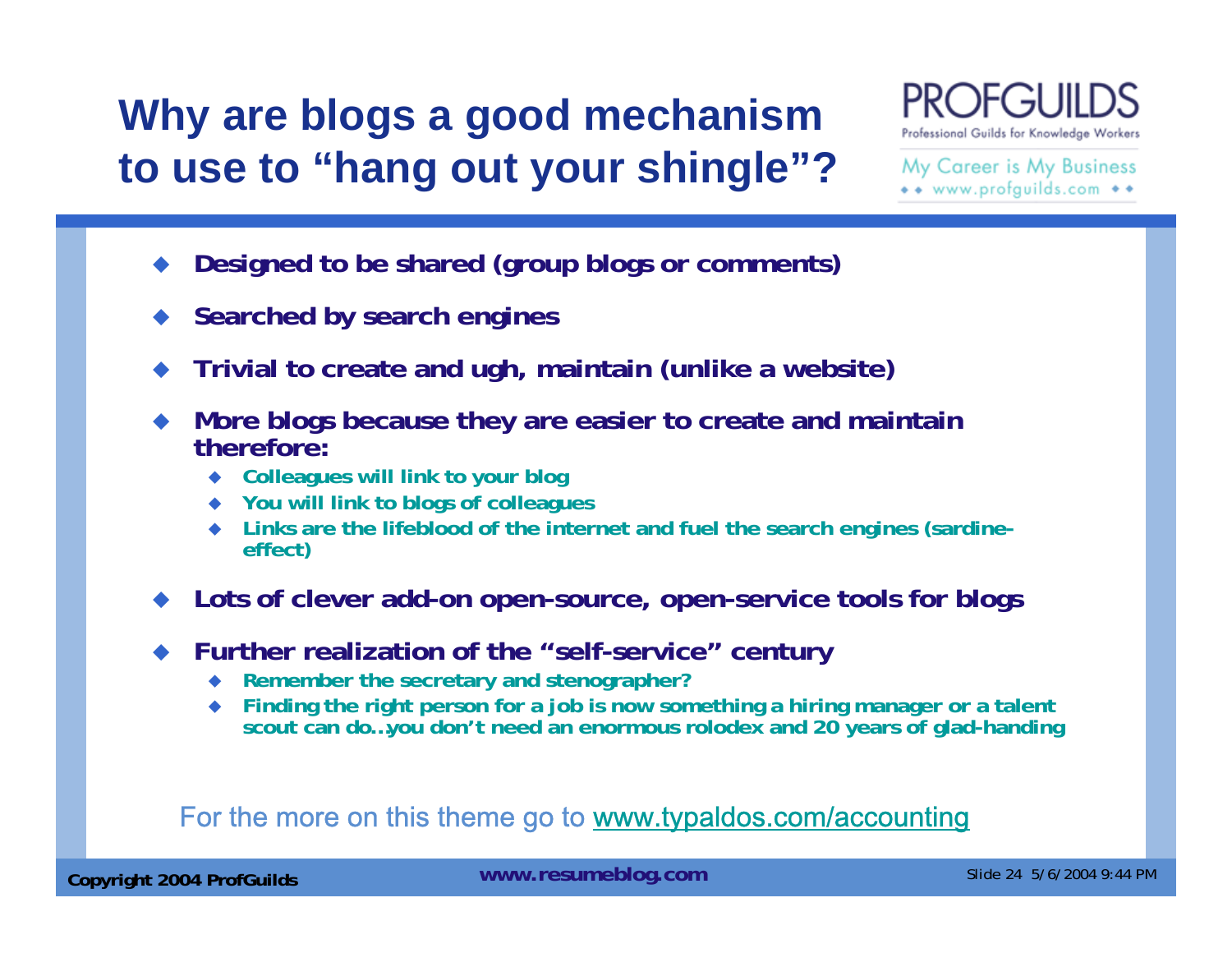## **ResumeBlogs give you control of your career profile!**



My Career is My Business \*\* www.profguilds.com \*\*

## **Sample ResumeBlogs**

*Cynthia Typaldos [cynthia-typaldos.blogspot.com] Radi Shourbaji [radi-shourbaji.blogspot.com] Sachin Gangupantula [sachin-gangupantula-blogspot.com] Jonathan Prusky [jonathan-prusky.blogspot.com] Rob Walikis [robert-walikis.blogspot.com]*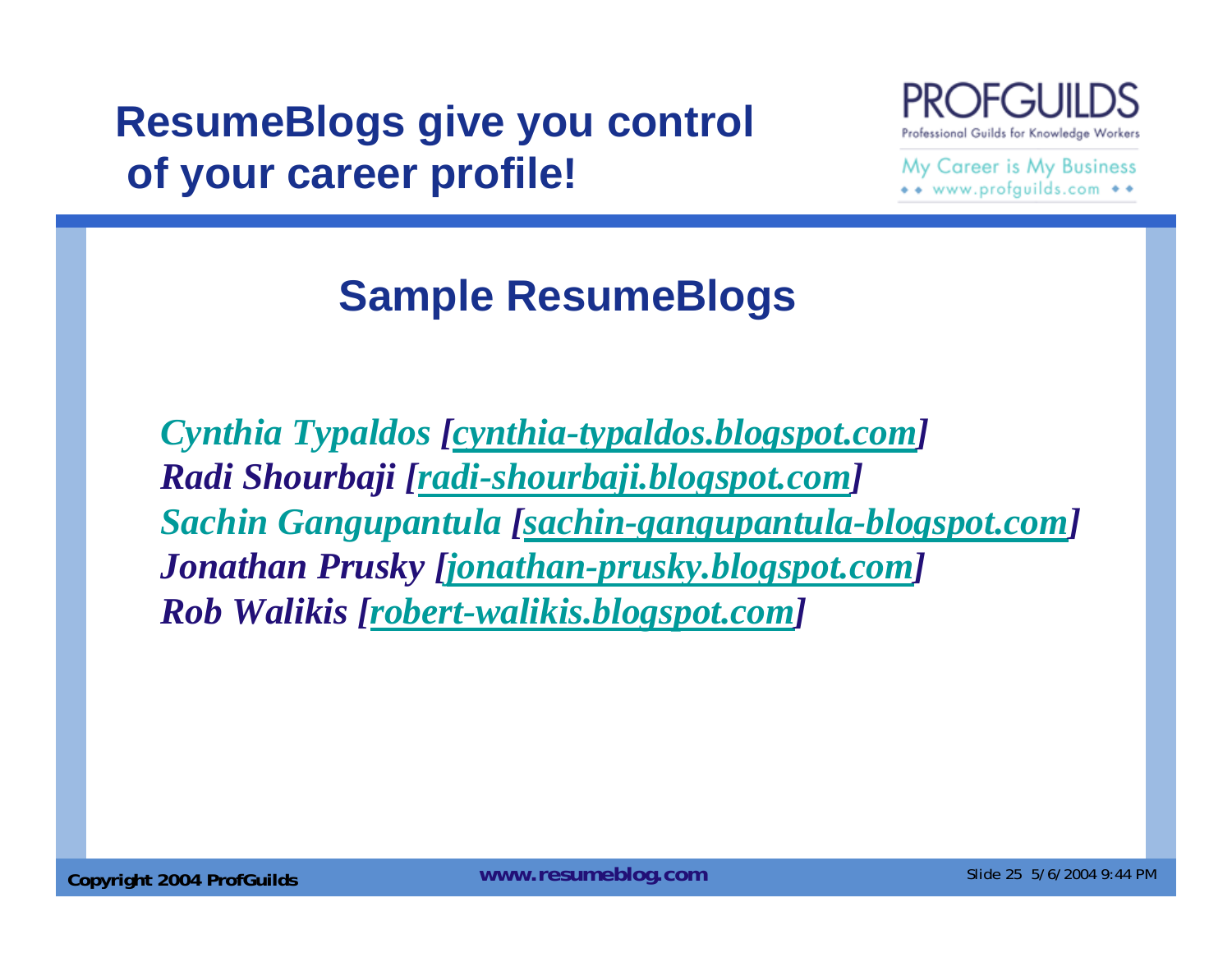# **Sticking Together makes it easier to be found!**

#### **PROFGUILDS** Professional Guilds for Knowledge Workers

#### My Career is My Business \*\* www.profguilds.com \*\*



"They always were a tight little clique."

SPM Member Search social software Google™ Search

**SPM Colleagues** Adam Fayne **Adam Gordon Adam Licht Albert Demery** Alex Hammer **Allen Stock** Alysia Andrikopoulos Amit Sawhney **Amy Swotinsky Andrew Durston** Andrew Flynn Andrew Klein **Andrew Sheh** Andrew Wheeler **Annette Williams** Anson Lee Arianne Eskew Ash Nallawalla **Barbara Saunders Barry Doctor** 



Photo by F. deWaal

**Copyright 2004 ProfGuilds WWW.resumeblog.com** Slide 26 5/6/2004 9:44 PM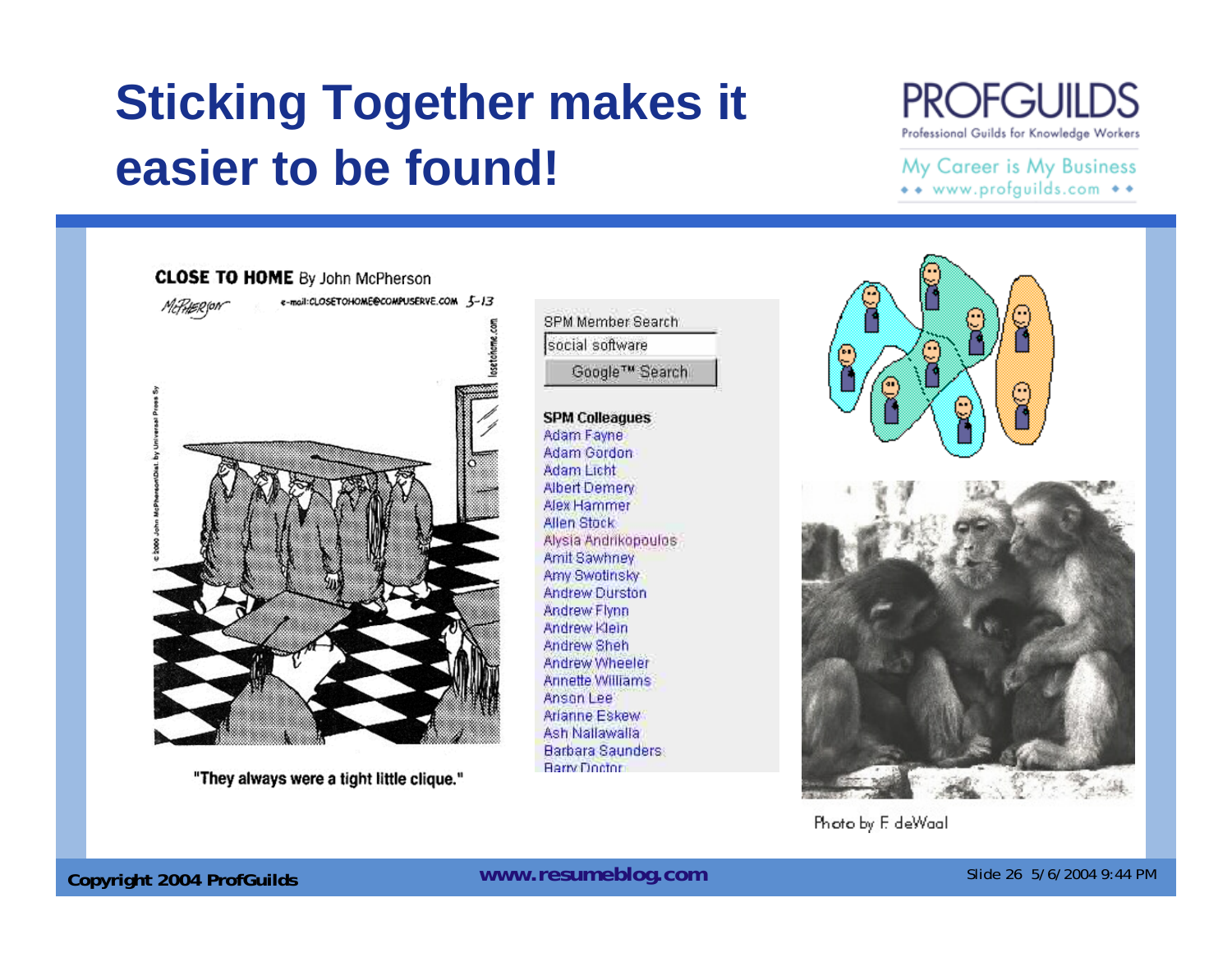# **[social software] search results in 23 links (3 examples)**



My Career is My Business \*\* www.profguilds.com \*\*

#### Cynthia Typaldos

**... SPM Colleagues. keywords: resumeblog™ softwaremarketingprofguild rev 03-0929 ... Expertise in enterprise software, social software, social networking, internet ...**  www.cynthia-typaldos.blogspot.com/ - 26k - Cached - Similar pages

#### Robert Walikis - Resume Blog

**... Software expertise in content management, collaboration / knowledge management and social networking tools, as well as their application and use within ...**  robert-walikis.blogspot.com/ - 19k - Cached - Similar pages

#### Jonathan Prusky ResumeBlog™

**... SPM Colleagues. keywords: resumeblog™ softwaremarketingprofguild rev 03-0929-0100 Archives. ... Managing strategy and design of a social software network system ...**  www.jonathan-prusky.blogspot.com/ - 29k - Cached - Similar pages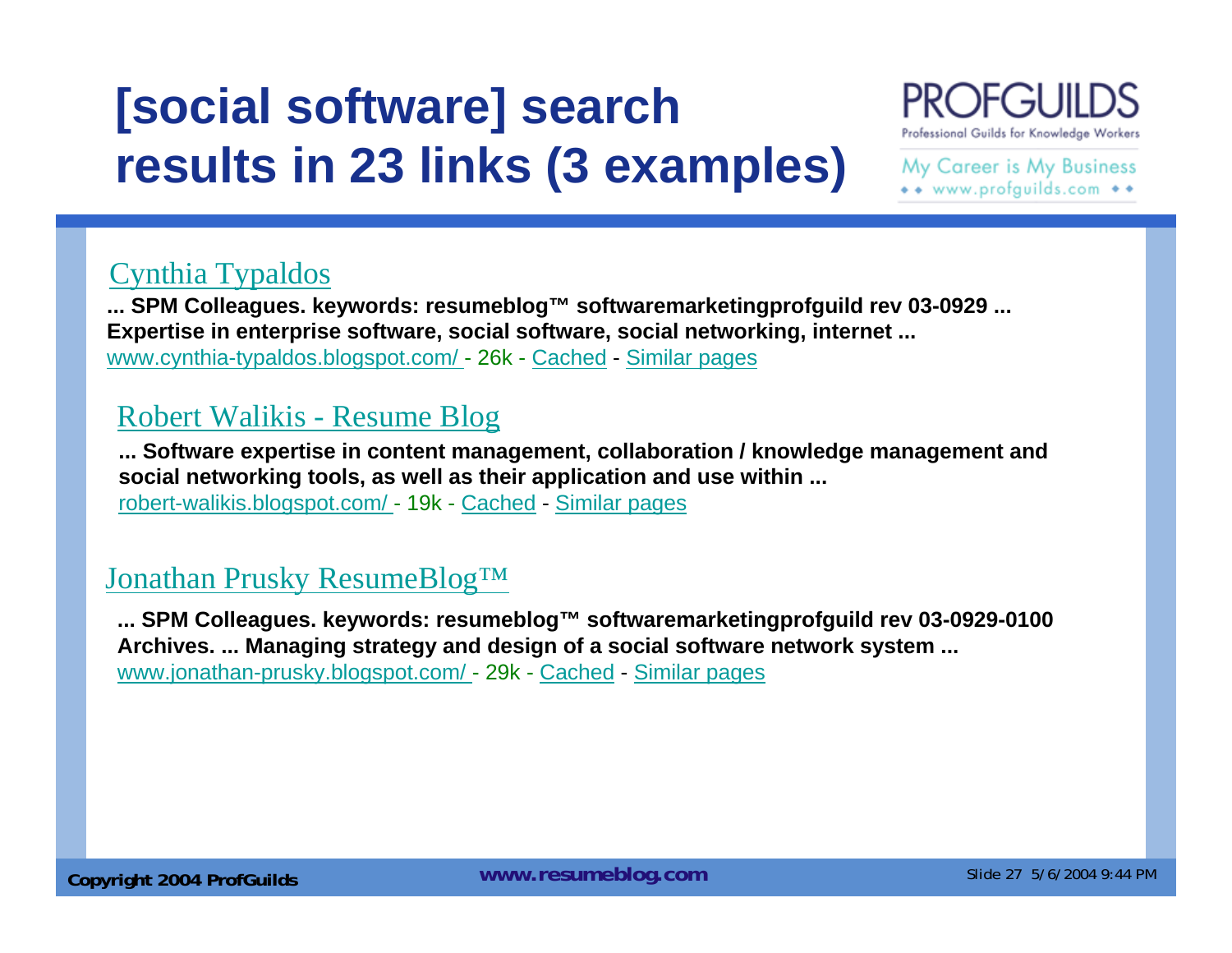## **ResumeBlog Feedback**



My Career is My Business \*\* www.profquilds.com \*\*

### **AIRS offers two regular classes on:**

- **Googling for Candidates**
- ♦ **Guerrilla Job Posting Strategies**

**Microsoft Talent Scout Heather Hamilton (in her blog)**

**"The fact that the (Resume)blogs are linked is a huge benefit because recruiters that find any one of them are likely to look through a number of them. So it's like taking advantage of the searchability of all those other resume blogs."**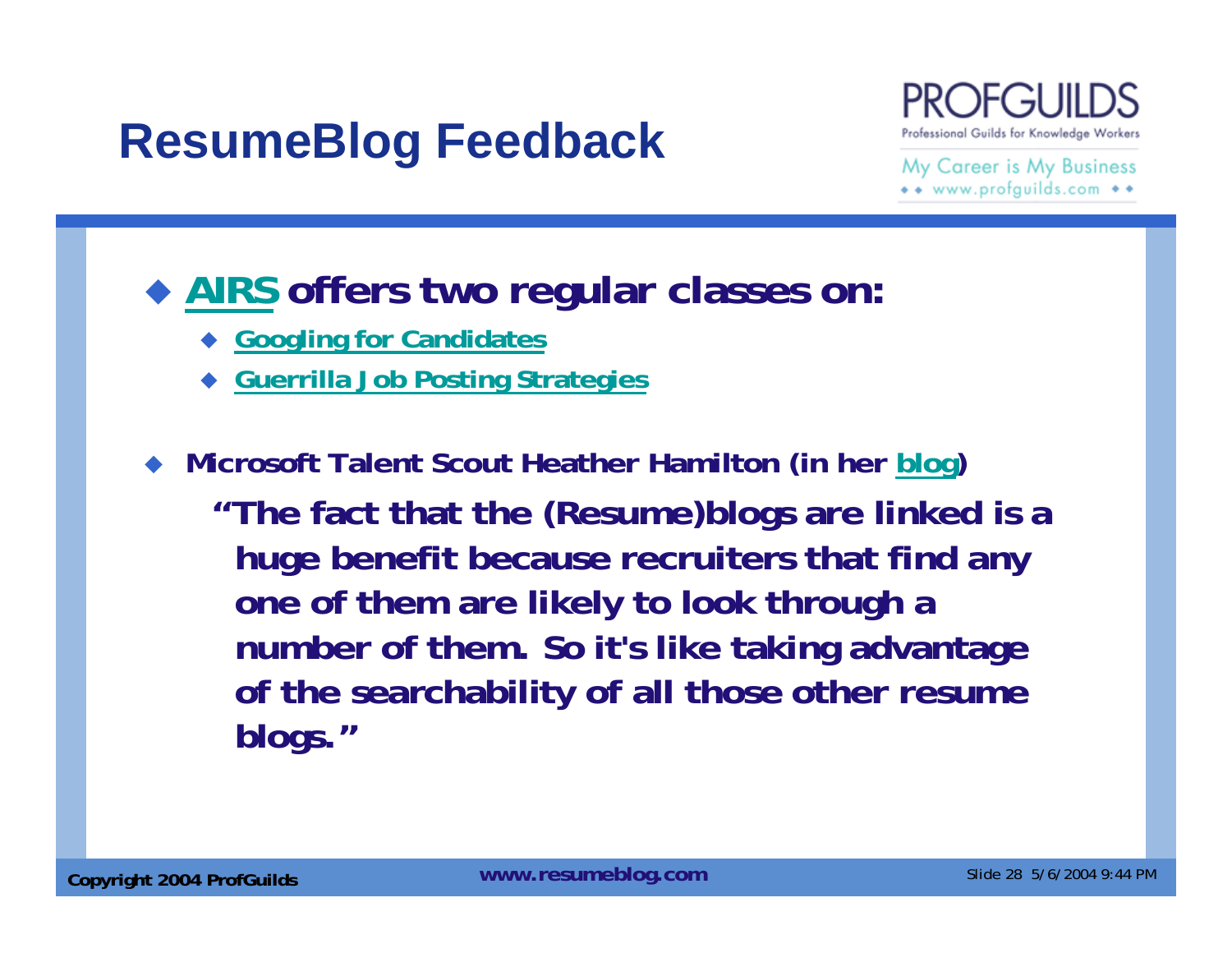# **ResumeBlog Content Tips**



My Career is My Business \*\* www.profguilds.com \*\*

◆ See my regular blog at

### **www.typaldos.blogspot.com**

## **Look for the two postings about our conversations with the Microsoft Senior Talent Scout**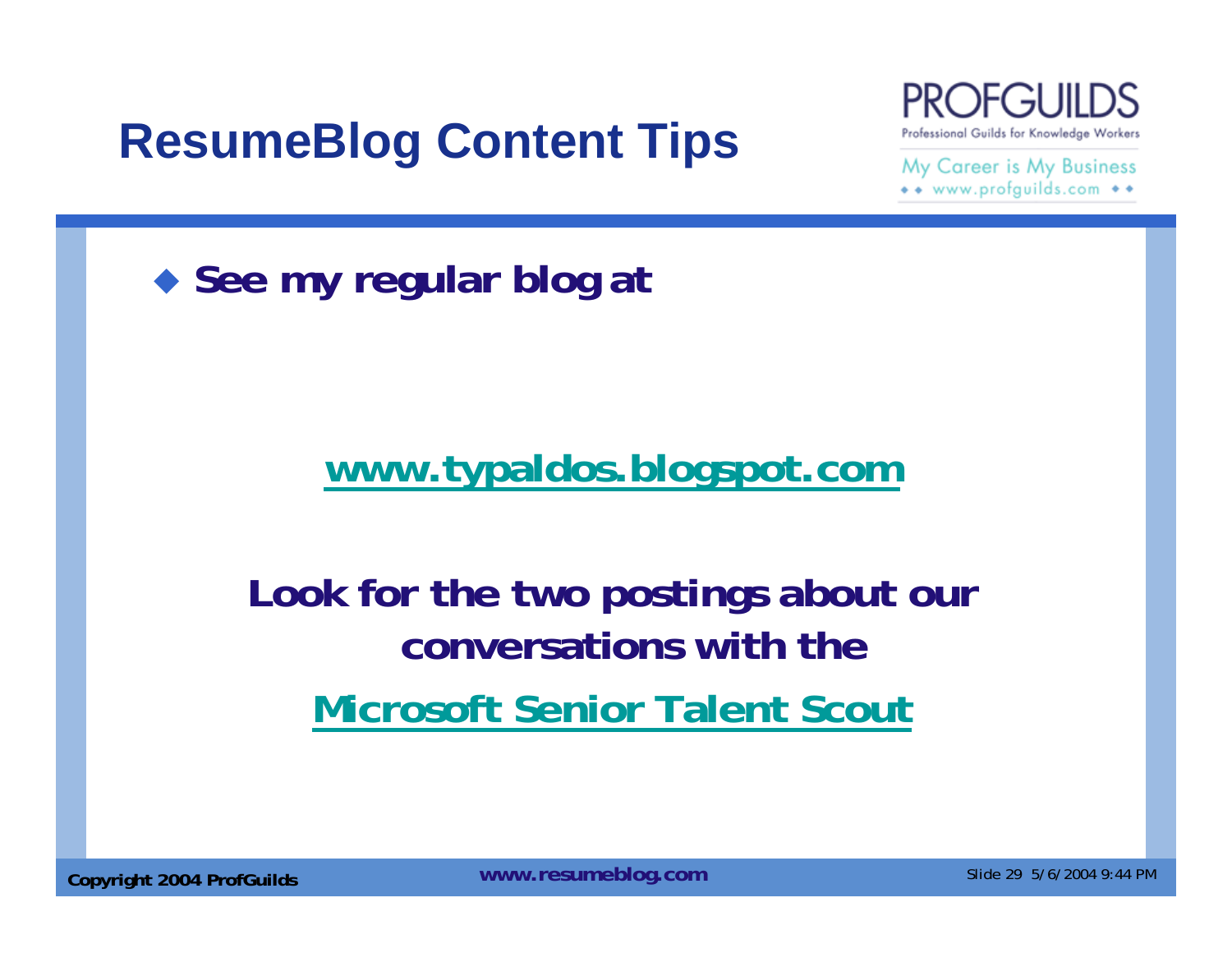| Get the latest updates                                                                                                                                              | CynthiaTypaldos<br><b>Activities</b><br><b>Cannections</b><br>About<br>From my blog                                                                                                                                                                                                                                                                                                                                                                                                                                                                                                                                                                                                                                                                                                                                   | Skills Surveys Contact News<br>FAQs                    | <b>* PRODUCT * MARKETING</b><br>Search<br>Quotes from Cynthia's                                                                                                                                                                                                                                                                                                                   |
|---------------------------------------------------------------------------------------------------------------------------------------------------------------------|-----------------------------------------------------------------------------------------------------------------------------------------------------------------------------------------------------------------------------------------------------------------------------------------------------------------------------------------------------------------------------------------------------------------------------------------------------------------------------------------------------------------------------------------------------------------------------------------------------------------------------------------------------------------------------------------------------------------------------------------------------------------------------------------------------------------------|--------------------------------------------------------|-----------------------------------------------------------------------------------------------------------------------------------------------------------------------------------------------------------------------------------------------------------------------------------------------------------------------------------------------------------------------------------|
| Sign up now                                                                                                                                                         |                                                                                                                                                                                                                                                                                                                                                                                                                                                                                                                                                                                                                                                                                                                                                                                                                       |                                                        | <b>Colleagues</b>                                                                                                                                                                                                                                                                                                                                                                 |
| Events   Complete Calendar<br><b>Press Releases</b><br>4/1/2003<br>Membership of SPM reaches<br>3,500<br>3/31/2003<br>Cynthia achieves 18 months<br>of unemployment | Wednesday, March 12, 2003<br>The article about SPM eGroup was published in the New York Times on Sunday<br>3/9/03. Best place to find it is on our homepage.<br>I also put together an essay on "Strength of Weak Ties" and how SPM has<br>implemented the theory in a very practical manner. See also the "About" section of<br>SPM for more context.<br>I am now researching the best way for SPM to become a legal entity. We seem to be<br>a combination of not-for-profit (the verticals), for-profit (the corporate that creates the<br>software and processes and either francises them to the verticals or sells these<br>services directly, and limited liability partnership (for the consulting practice). I been<br>looking into Daniel Pink's "Free Agent Nation" to get ideas.<br>posted by at 11:58 AM |                                                        | "Cynthia's understanding of<br>social software is incredible.<br>She knows that people are<br>more than network nodes and<br>can advise, create, and<br>implement relevant, ROI<br>delivering, social networking<br>software for the enterprise<br>and consumer markets."<br><b>Buffy TypaIdos</b><br>Chihuahua-Beagle Dog<br><b>White Papers</b><br>Whitepaper 1<br>Whitepaper 2 |
|                                                                                                                                                                     | To see the rest of my blog, please visit http://typaldos.blogspot.com<br>In The News   Complete List                                                                                                                                                                                                                                                                                                                                                                                                                                                                                                                                                                                                                                                                                                                  |                                                        | Whitepaper 3<br>Click here to read more.                                                                                                                                                                                                                                                                                                                                          |
|                                                                                                                                                                     |                                                                                                                                                                                                                                                                                                                                                                                                                                                                                                                                                                                                                                                                                                                                                                                                                       | A Little Help From Friends of Friends                  | <b>Presentations</b>                                                                                                                                                                                                                                                                                                                                                              |
|                                                                                                                                                                     | The New York Times                                                                                                                                                                                                                                                                                                                                                                                                                                                                                                                                                                                                                                                                                                                                                                                                    | 3/9/2003                                               | Presentation 1                                                                                                                                                                                                                                                                                                                                                                    |
|                                                                                                                                                                     | <b>gxammer.</b>                                                                                                                                                                                                                                                                                                                                                                                                                                                                                                                                                                                                                                                                                                                                                                                                       | SF Examiner: Unemployed -- and working<br>1/16/2003    | Presentation 2                                                                                                                                                                                                                                                                                                                                                                    |
|                                                                                                                                                                     | TECHNOLOGY MARKETING                                                                                                                                                                                                                                                                                                                                                                                                                                                                                                                                                                                                                                                                                                                                                                                                  | Technology Marketing, Marketing Marketers<br>1/16/2003 | Presentation 3                                                                                                                                                                                                                                                                                                                                                                    |
|                                                                                                                                                                     | Experience: Markets   Companies   Products   Tools                                                                                                                                                                                                                                                                                                                                                                                                                                                                                                                                                                                                                                                                                                                                                                    |                                                        | Click here to read more.                                                                                                                                                                                                                                                                                                                                                          |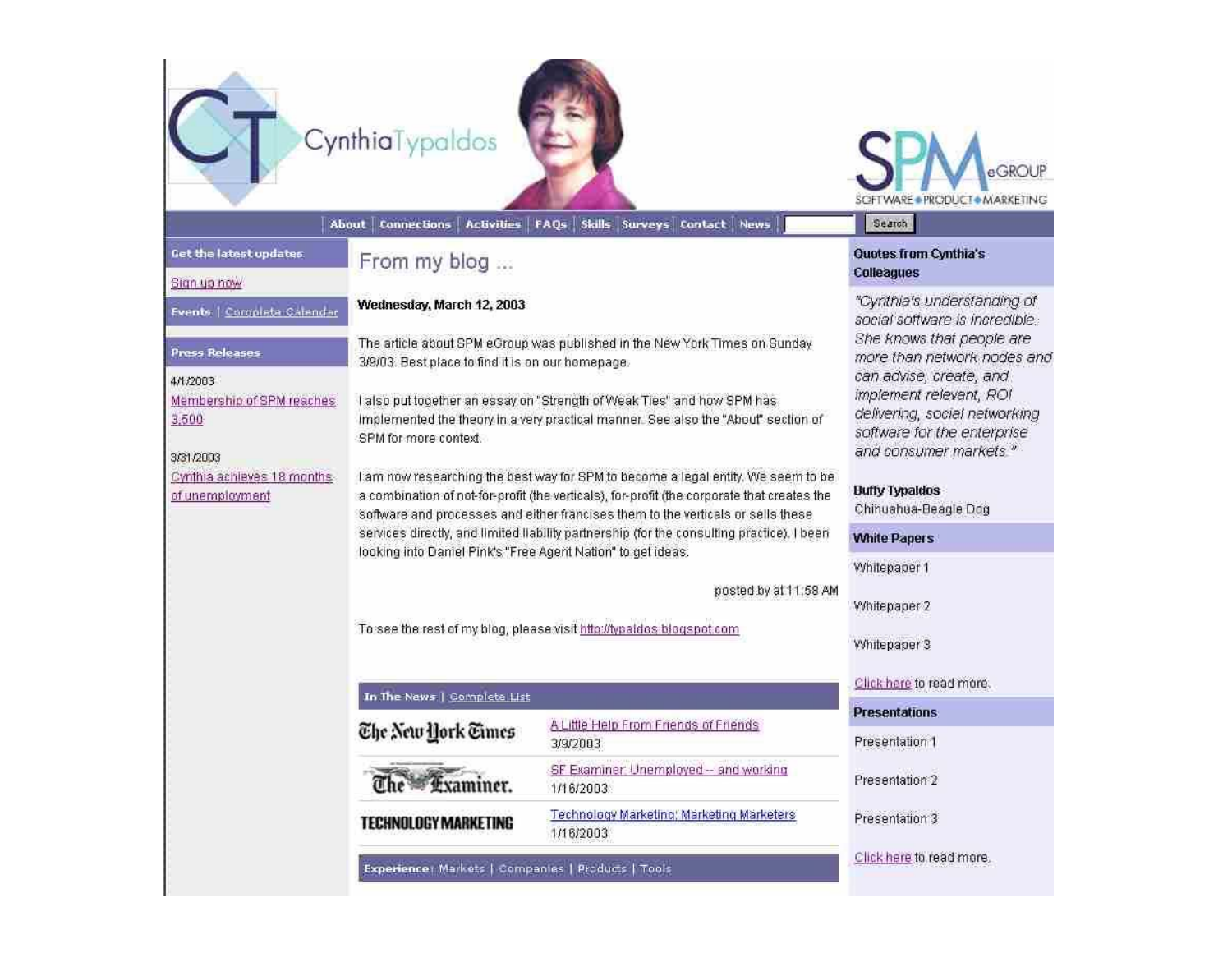## **Additional Information**



My Career is My Business \*\* www.profguilds.com \*\*



**Copyright 2004 ProfGuilds WWW.resumeblog.com** Slide 31 5/6/2004 9:44 PM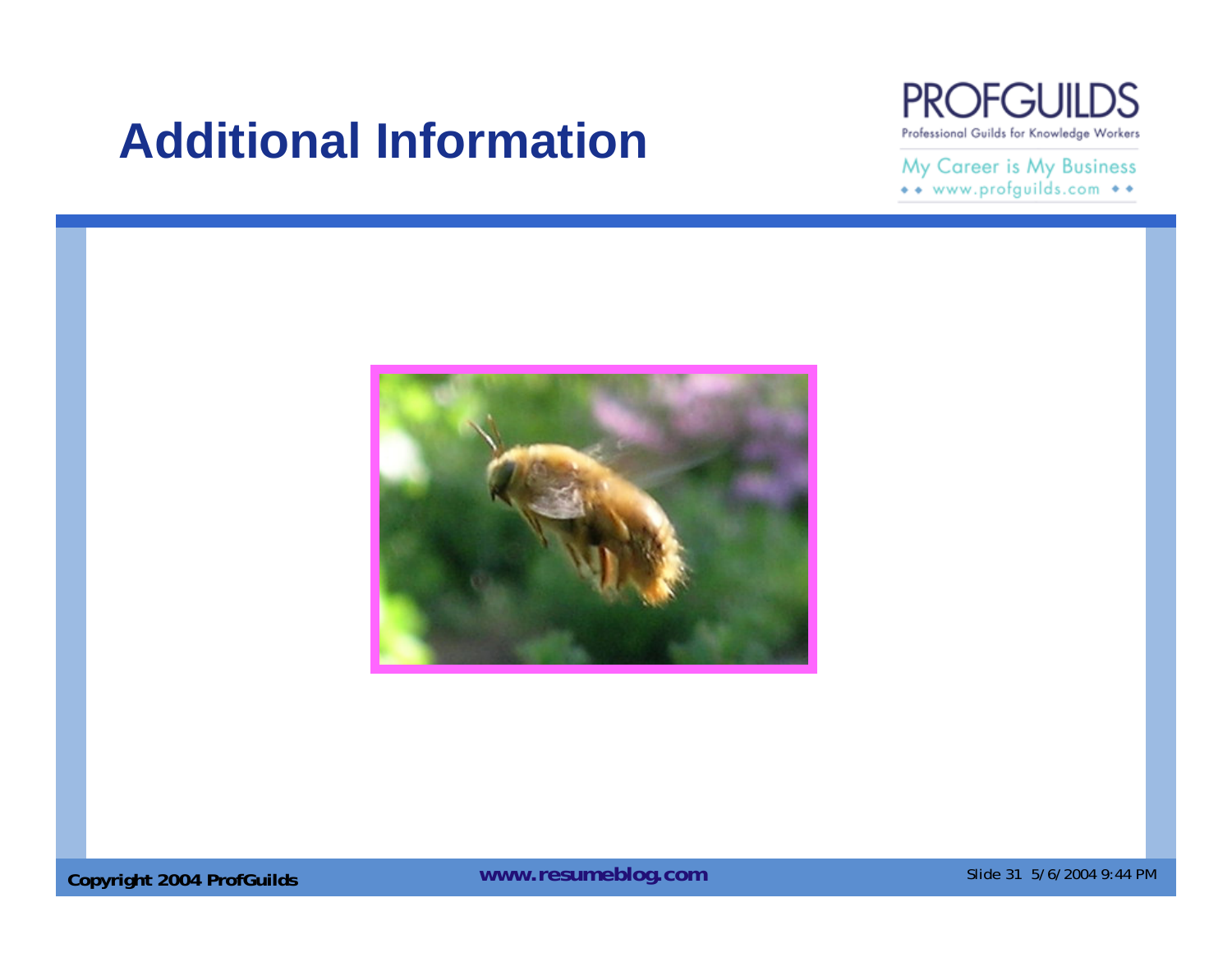### **Further Reading on the Rise of Professional Guilds and Open Innovation**



My Career is My Business \*\* www.profauilds.com \*\*

- ٠ **Free Agents in the OldeWorld: The future of work in Free Agent Nation may look strangely like the past, says MIT's Thomas Malone. Prithee: Art thou ready to join a guild?, Fast Company, May 2001**
- ۰ **Retreat of the Firm and the Rise of Guilds: The Employment Relationship in an Age of Virtual Business, by Robert Laubacher and Thomas W. Malone, MIT. This paper appears in Inventing the Organizations of the 21st Century, a volume of articles edited by Professors Malone and Laubacher and their colleague Michael Scott Morton**
- ٠ **Free Agent Nation, Dan Pink**
- ٠ **Work in the New Economy: Flexible Labor Markets in Silicon Valley, by Chris Benner, Manuel Castells, Preface**
- $\bullet$ **The Open-Innovation Model, Henry W. Chesbrough, MIT Sloan Mgmt Review, Spring 2003**
- ٠ **Open Innovation: The New Imperative for Creating and Profiting from Technology, by Henry William Chesbrough**
- $\blacklozenge$ **Open Innovation: Interview with Henry Chesbrough, April 2003, Corante**
- $\bullet$  **The Future of Work: An 'Apprentice'-style Office?: David Kirkpatrick Get ready to choose your own boss. MIT visionary Tom Malone sees big changes coming to the workplace, FORTUNE 4/14/2004 (see quote on next slide)**
- ٠ **Can Absence Make a Team Grow Stronger?, HBR, May 1, 2004, Ann Majchrzak, Arvind Malhotra, Jeffrey Stamps, Jessica Lipnack**
- ٠ **Big-League R&D Gets Its Own eBay, Fortune, April 19, 2004, David Kirkpatrick**